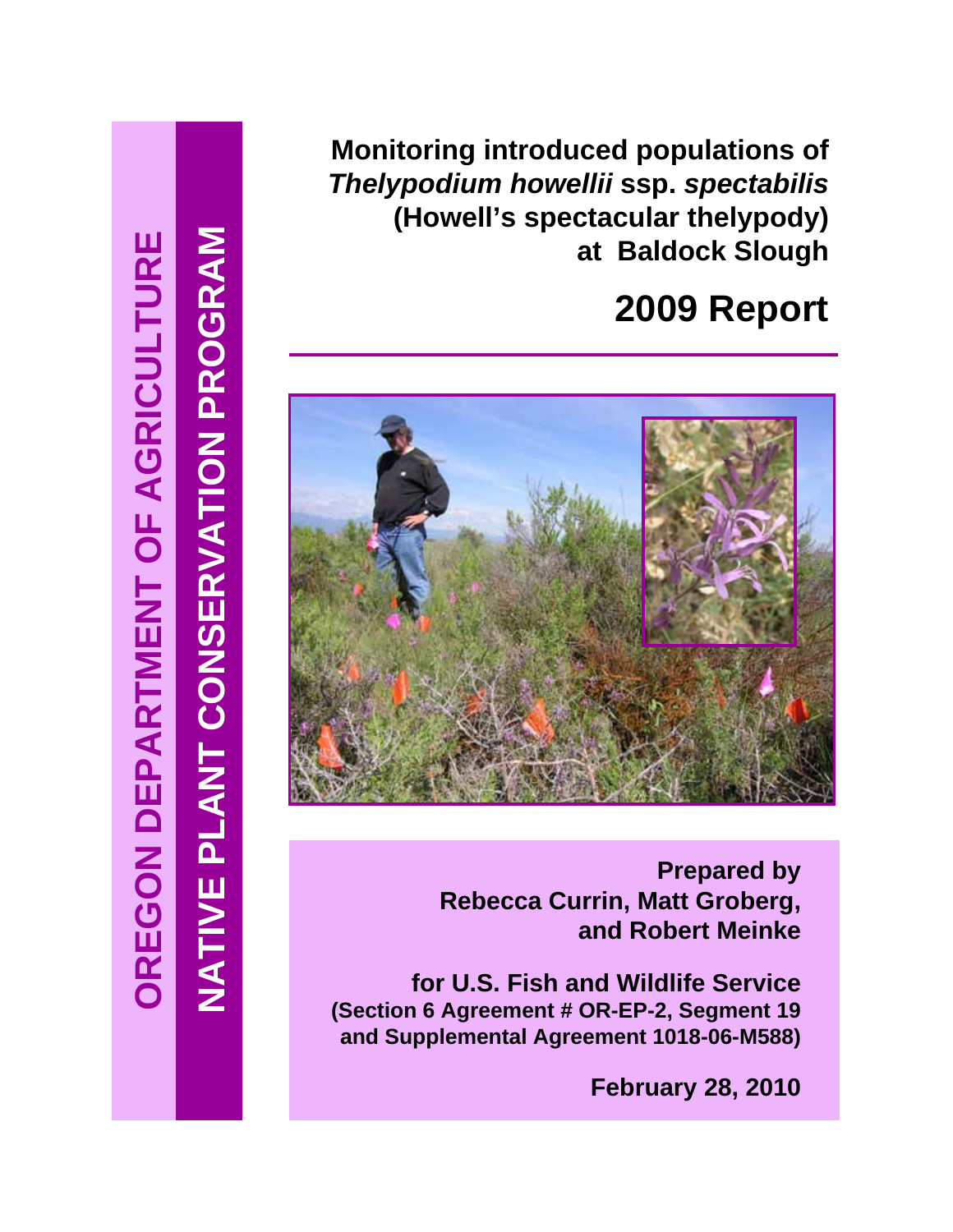## **ACKNOWLEDGMENTS**

We would like to acknowledge the U.S. Fish and Wildlife Service and Natural Resources Conservation Service for providing funding and logistical support for this project.

## **DOCUMENT CITATION**

Currin, R., M. Groberg and R. Meinke. 2010. Creating new populations of *Thelypodium howellii* ssp. *spectabilis* (Howell's spectacular thelypody) at Baldock Slough 2009 Report. Report prepared for U.S. Fish and Wildlife Service, Region 1, Portland, Oregon. Oregon Department of Agriculture, Salem, Oregon.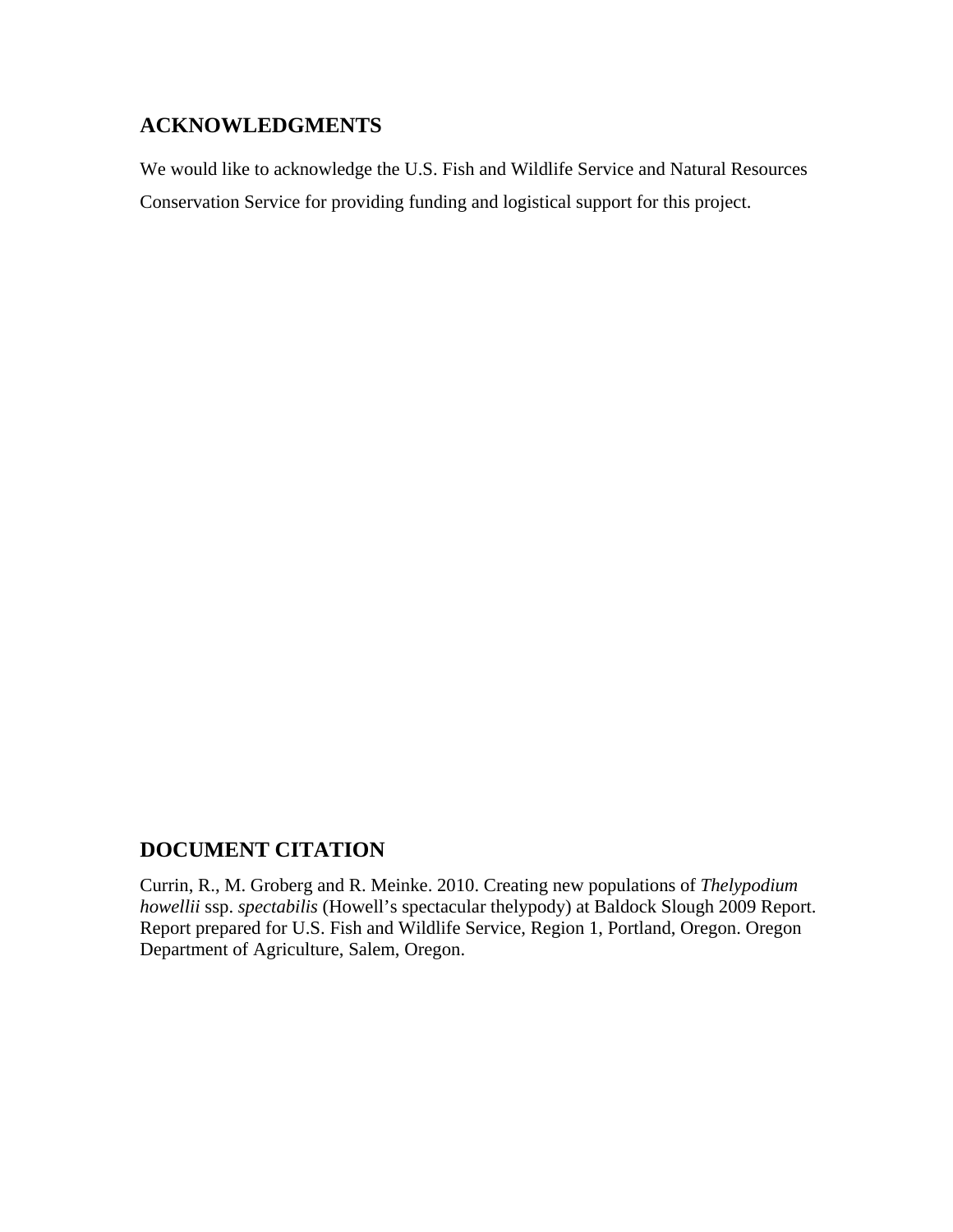## **TABLE OF CONTENTS**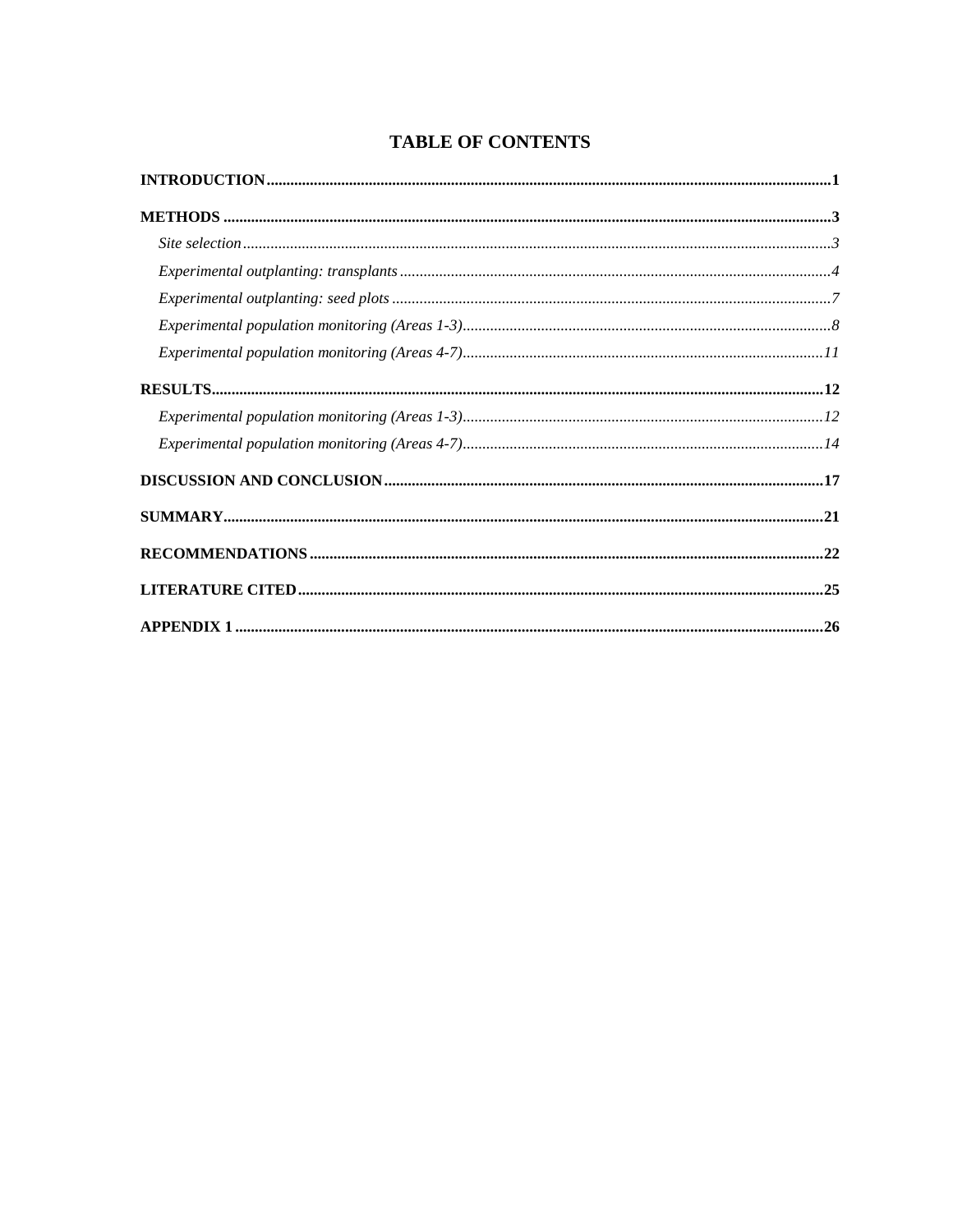# **INTRODUCTION**

Howell's spectacular thelypody (*Thelypodium howellii* ssp. *spectabilis*; Figure 1) is a rare biennial in the mustard family (Brassicaceae). The U.S. Fish and Wildlife Service (USFWS) lists this species as threatened, and it is listed as endangered by the State of Oregon. *Thelypodium howellii* ssp. *spectabilis* favors the ephemerally moist alkaline soils of native grassland remnants in Baker and Union counties in northeastern Oregon (Figure 2).



**Figure 1**. Flowering *Thelypodium howellii* ssp. *spectabilis* plants and closeup of flowers (inset). Photos by M. Carr.

Currently there are only 11 known populations of this species remaining. As with many rare plant species, habitat loss and fragmentation due to agricultural and urban development is the primary threat to *T. howellii* ssp. *spectabilis*. Invasive weed competition, livestock grazing, and hydrological alteration of the habitat in which it occurs have also played a role in the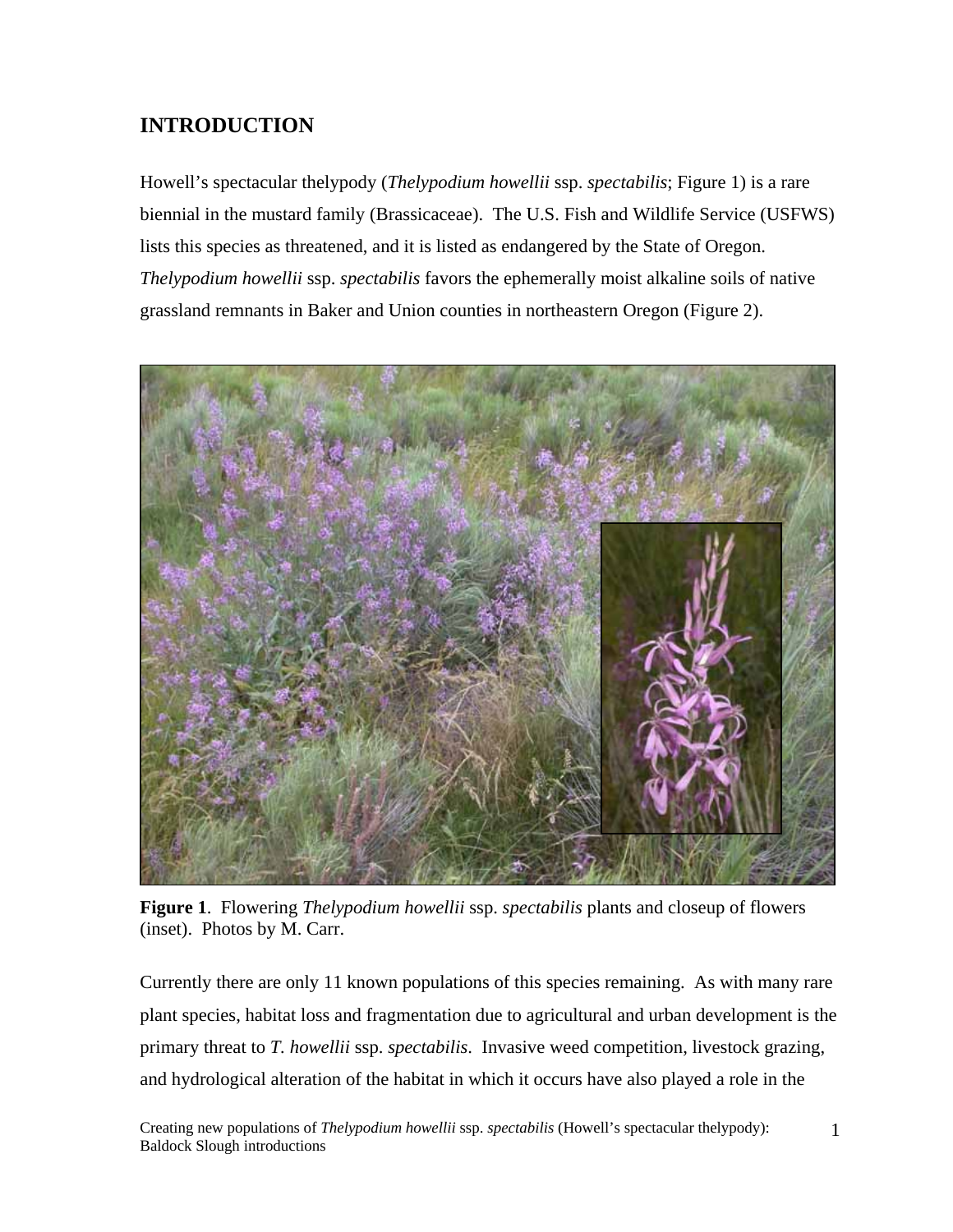decline of this species. Recovery of the species is likely contingent upon augmentation and management of existing thelypody sites combined with the introduction of new populations into suitable, secure locations (U.S. Fish and Wildlife Service 2002).



 **Figure 2.** Map of *Thelypodium howellii* ssp. *spectabilis* populations. Map courtesy of the Oregon Flora Project.

Past conservation work by the Oregon Department of Agriculture (ODA) addressed several of the recovery tasks detailed for Howell's spectacular thelypody by USFWS. In 2001 and 2002, the first known introductions of Howell's spectacular thelypody seeds and cultivated plugs into new and existing thelypody sites were completed through joint efforts by ODA, USFWS, and the Natural Resources Conservation Service (NRCS). These sites were monitored annually from 2002-2009 (with the exception of 2005); the early findings indicate promise for both the outplanting and direct seeding introduction methods. In 2002 and 2003, grow-out and seed increase programs were initiated by ODA in Corvallis, Oregon and by two plant nurseries in Connell, Washington and Boise, Idaho. However, these attempts to field sow the species outside its natural range were unsuccessful. In 2003, photoplots and vegetation monitoring transects were installed at the Haines Rodeo thelypody mitigation site

2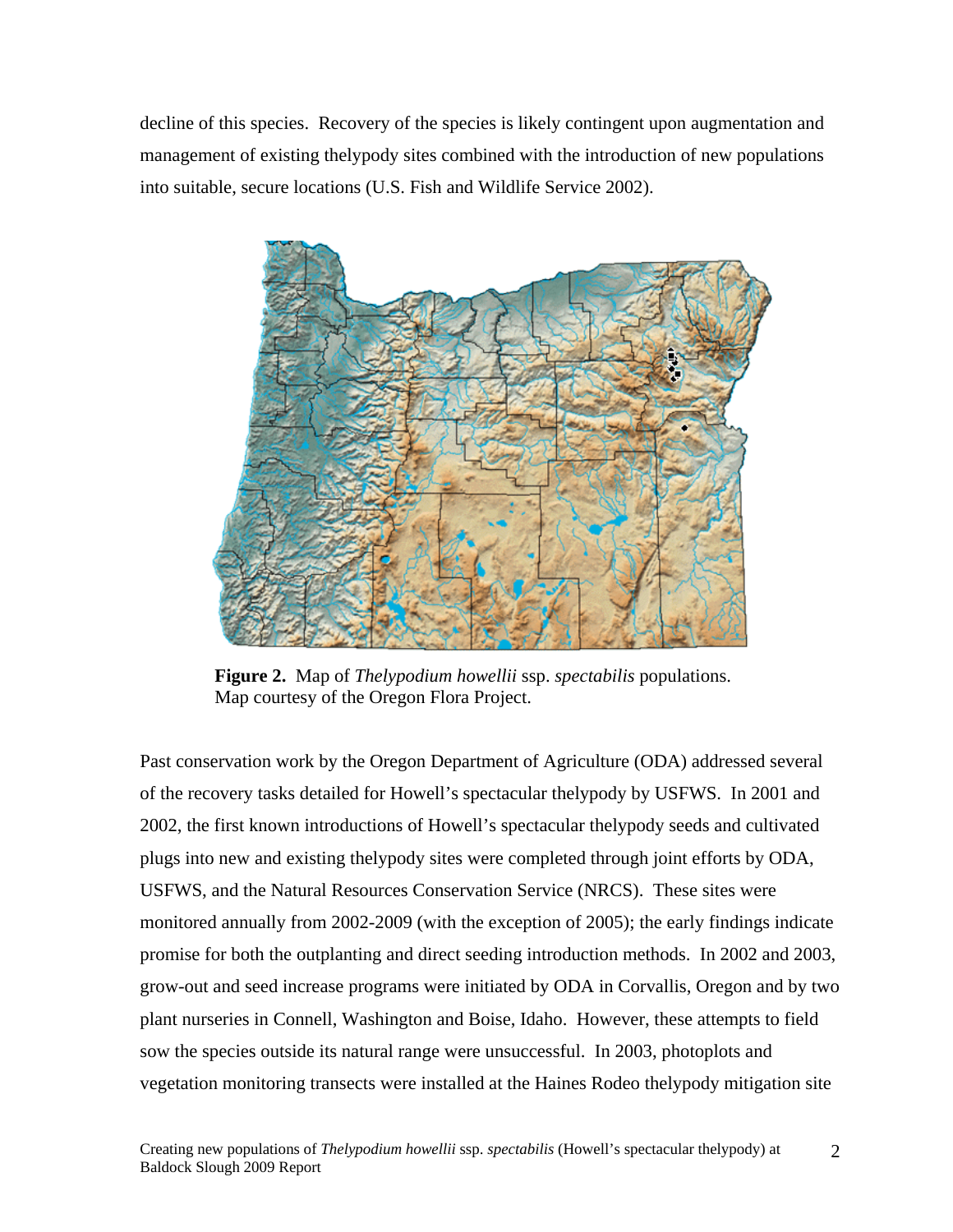as a means to evaluate changes in the plant community over time and identify potential nonnative plant species invasions, promoting pro-active control of invasive weeds in thelypody habitat.

Building on these past thelypody recovery efforts, ODA entered into a cooperative agreement with USFWS to introduce Howell's spectacular thelypody into additional sites at Baldock Slough, monitor those new sites, and continue to monitor the original introduction sites as well. This report summarizes the 2009 monitoring results. For a detailed description of seed collection, seed germination, and seedling cultivation methodology, please refer to *Creating new populations of* Thelypodium howellii *ssp.* spectabilis *(Howell's spectacular thelypody): Baldock Slough introductions* (Currin et al. 2008).

#### **METHODS**

#### **Site selection**

Botanists from ODA, NRCS, and Baldock Slough management surveyed potential thelypody habitat at the Slough. Four new sites were selected for the 2007 introductions in areas where the group thought the thelypody transplants would be most likely to survive and reproduce (Appedix 1). The first two new sites (Areas 4 and 5) were located in areas that had been recently restored by clearing non-native species and reseeding the area with native grasses (Figure 3). The second two sites (Areas 6 and 7) were located in relatively undisturbed greasewood/saltgrass habitat at the northern edge of the property (Figure 3).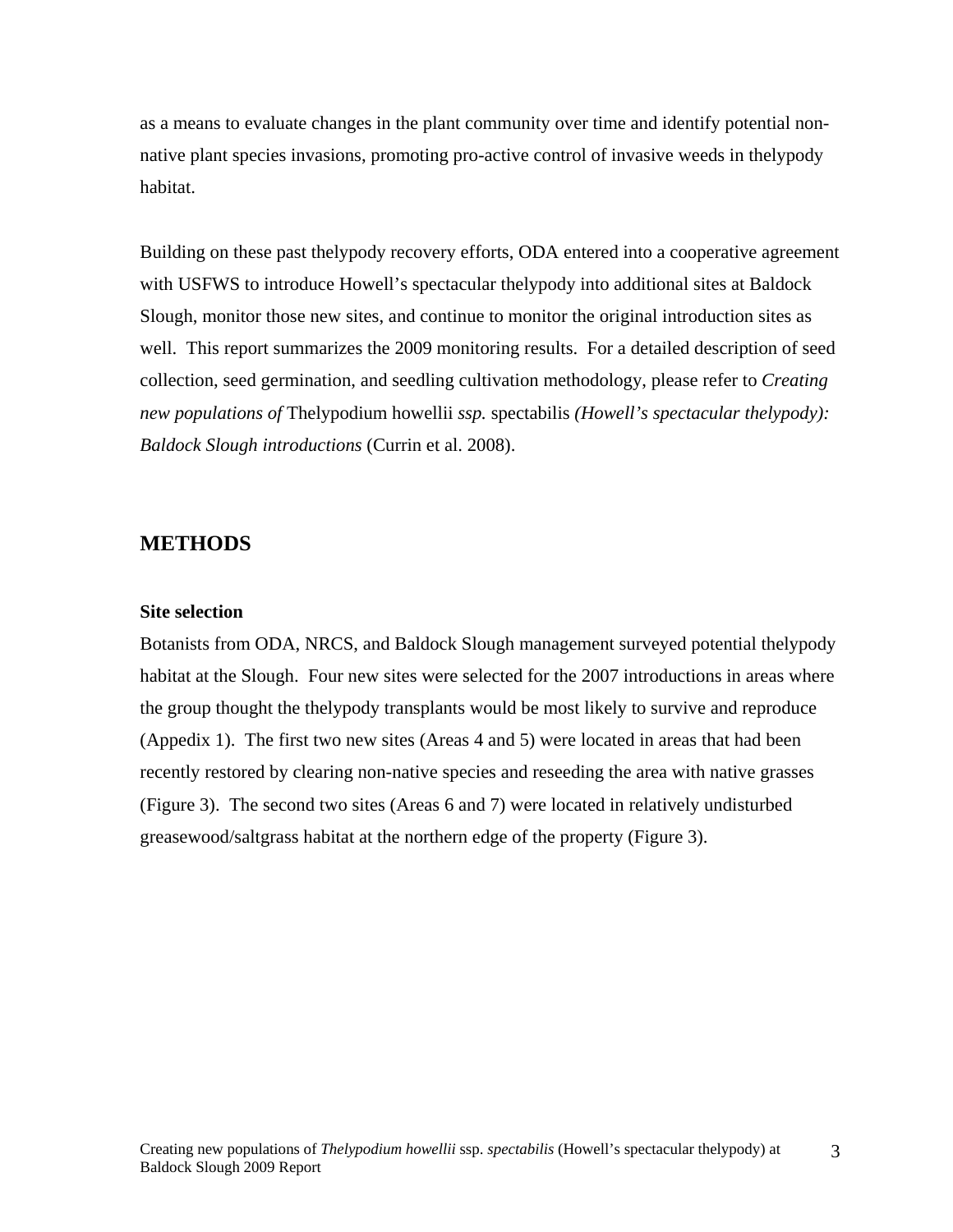

**Figure 3**. Habitat at each of the four 2007 *Thelypodium howellii* ssp. *spectabilis* experimental introduction sites at Baldock Slough.

## **Experimental outplanting: transplants**

In April 2002, the first three experimental populations of *Thelypodium howellii* ssp. *spectabilis* were established at Baldock Slough. (For a detailed description of these initial Baldock Slough introductions, see Gisler 2002). In 2007, four additional subpopulations of *Thelypodium howellii* ssp. *spectabilis* were established at Baldock Slough. A total of 740 seedlings were transported by truck in a plywood frame and outplanted on April 23-24. Seed plots were also installed on those dates, with a total of 29,500 seeds directly sown at the site. Table 1 gives a summary of the thelypody introductions to date at the Baldock Slough site. For a map of experimental population locations, see Appendix 1.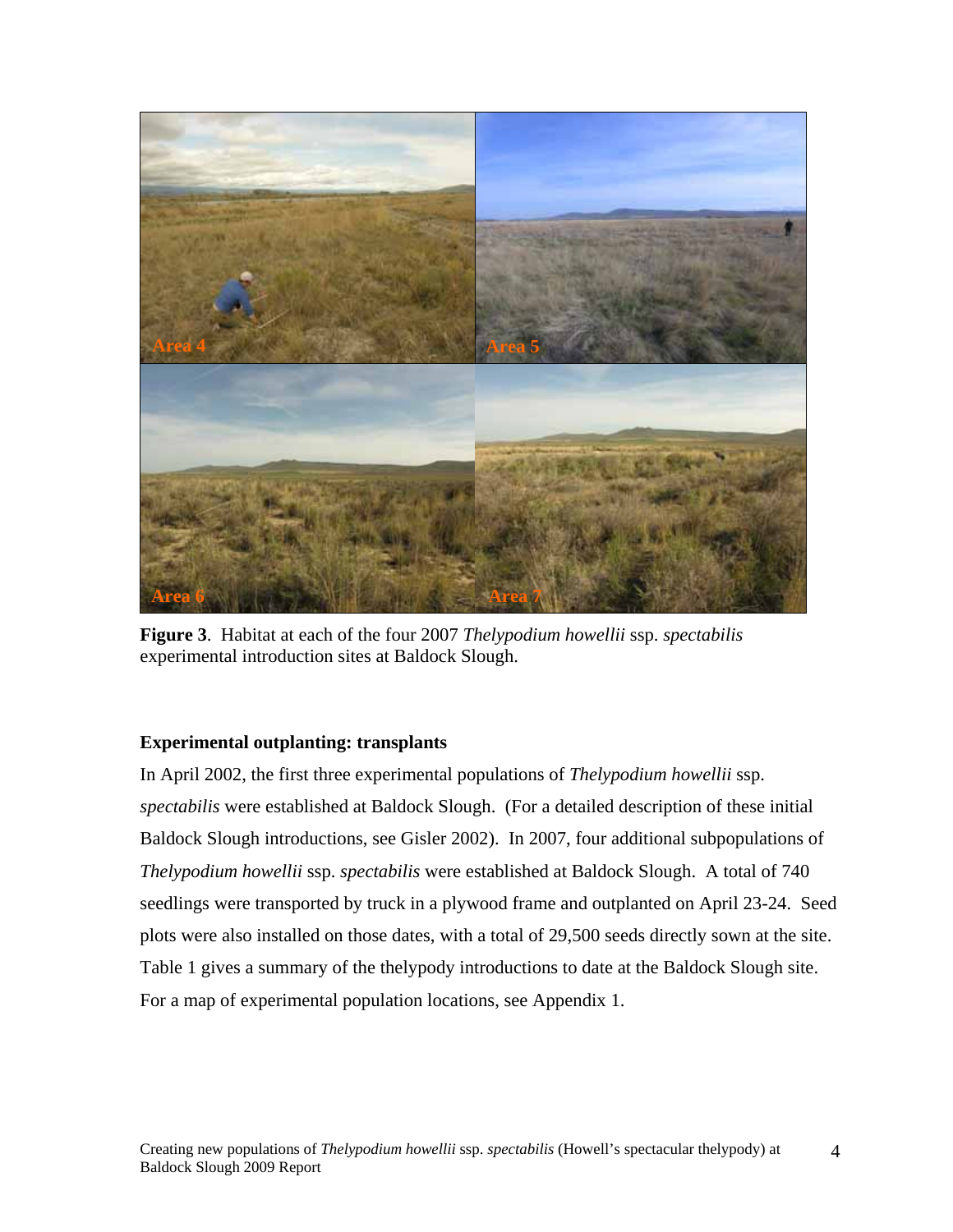| <b>Area</b>       | <b>Date</b><br>introduced | # Seedlings planted | # Seeds directly sown |
|-------------------|---------------------------|---------------------|-----------------------|
|                   | 4/23/02                   | 160                 | 6,000                 |
| $\overline{2}$    | 4/23/02                   | 160                 | 6,000                 |
|                   | 4/23/02                   | 200                 | 6,000                 |
| <b>Total 2002</b> |                           | 520                 | 18,000                |
|                   | 4/23/07                   | 184                 | 7,000                 |
| 5                 | 4/23/07                   | 172                 | 7,500                 |
| 6                 | 4/23/07                   | 200                 | 8,000                 |
|                   | 4/23/07                   | 184                 | 7,000                 |
| <b>Total 2007</b> |                           | 740                 | 29,500                |

**Table 1**. Summary of *Thelypodium howellii* ssp. *spectabilis* introductions at Baldock Slough.

Following the 2002 protocol, transplants introduced in 2007 were installed in one-meter<sup>2</sup> plots, with eight transplants in each plot. Seedlings were placed around a center 2-foot wooden stake marked with the plot number (Figure 4). At the time of transplanting, the root systems of the potted seedlings had reached the edges of the potting soil (Figure 5). Transplants were watered in using water either pumped or transported in buckets from nearby sources (Figures 6 and 7).



 **Figure 4**. ODA botanist Brian Basor outplanting *Thelypodium howellii* ssp. *spectabilis* seedlings at Baldock Slough. Eight seedlings were installed around a center stake at each plot. Photo by R. Thomas.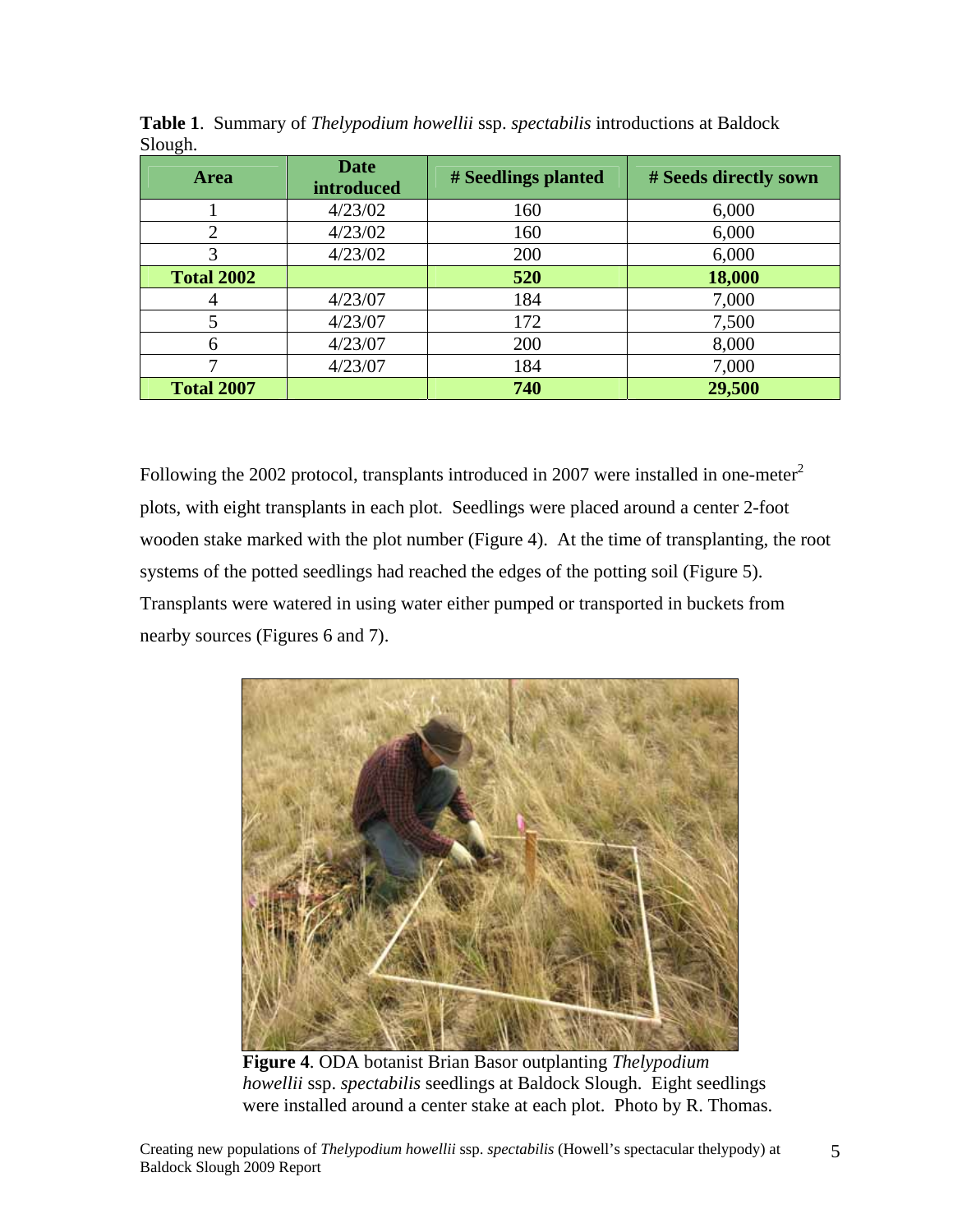

 **Figure 5**. Root system of *Thelypodium howellii* ssp. *spectabilis* transplant at the time of outplanting. Photo by B. Basor.



 **Figure 6**. ODA botanist Brian Basor checking equipment. Water was pumped from a nearby pond and used to water in the newly transplanted *Thelypodium howellii* ssp. *spectabilis* seedlings. Photo by R. Thomas.

6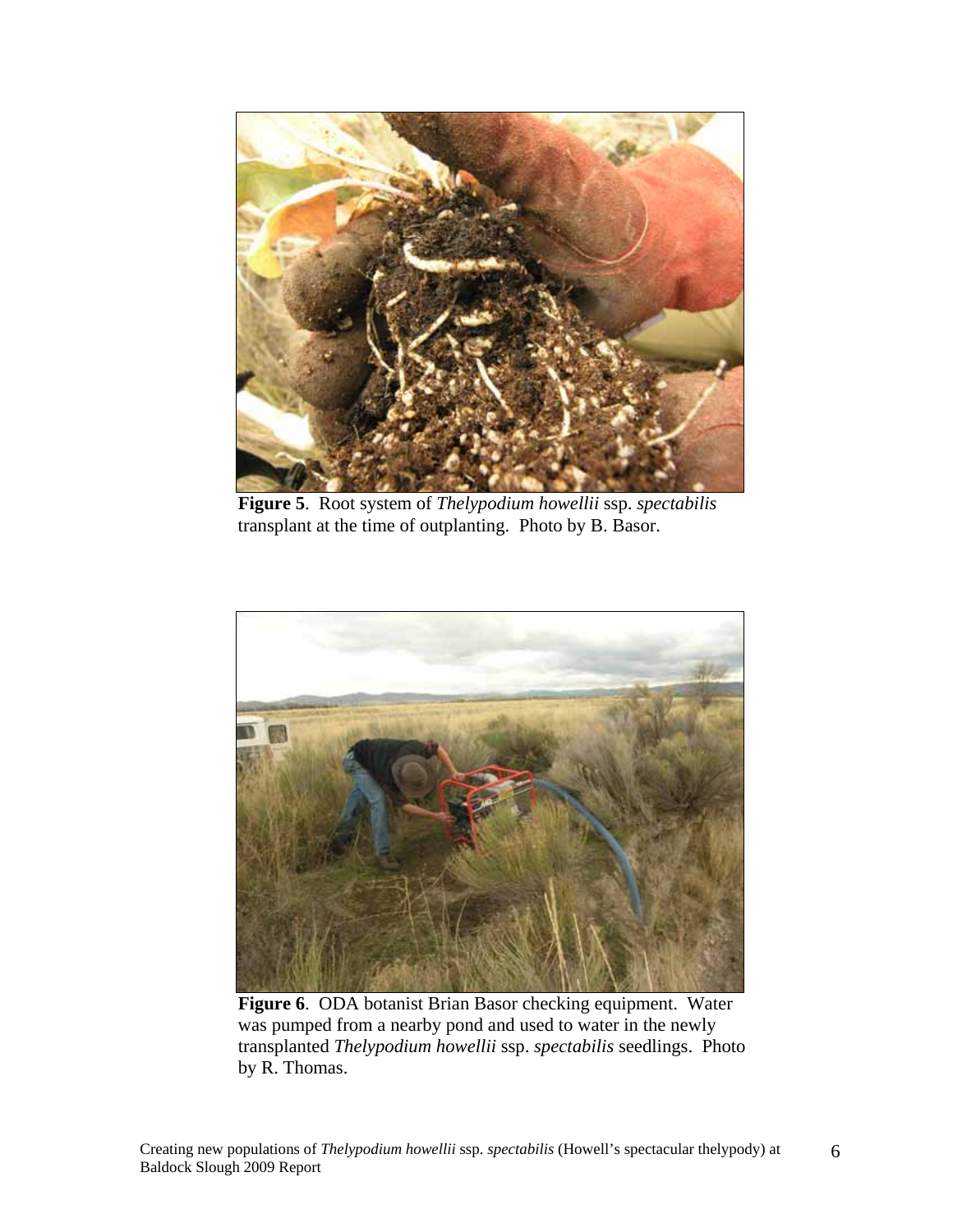

 **Figure 7**. ODA botanist Rhiannon Thomas waters new *Thelypodium howellii* ssp. *spectabilis* transplants. Photo by B. Basor.

## **Experimental outplanting: seed plots**

Seed plots were also installed at each of the four new experimental populations in 2007. A total of 30 one-meter<sup>2</sup> plots were installed: seven plots each in Areas 4 and 7, and eight plots each in Areas 5 and 6. Each seed plot was designated with a 2-foot wooden stake placed in the center of the plot. Each stake was marked with the plot number preceded by an "S" to indicate that the plot contained seeds, rather than transplants. Aside from the installation of the plot marker, no pre-sowing plot preparation occurred. ODA botanists scattered approximately 1,000 seeds within each plot (Figure 8). Due to a misplaced seed envelope, one plot in Area 5 received only 500 seeds.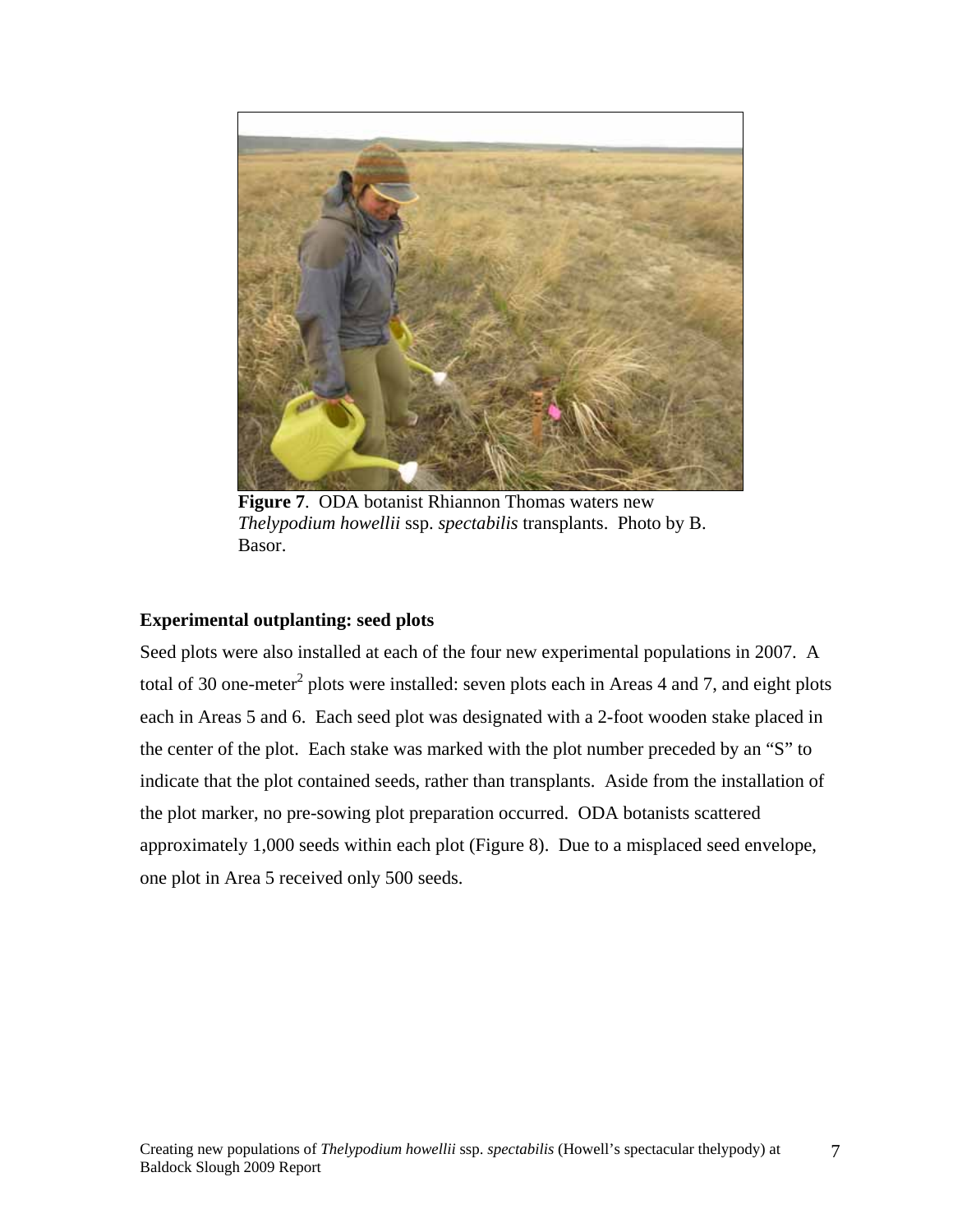

**Figure 8**. One thousand *Thelypodium howellii* ssp. *spectabilis* seeds were scattered within each of the newly installed seed plots at Baldock Slough. Photo by B. Basor.

#### **Experimental population monitoring (Areas 1-3)**

Monitoring of the experimental thelypody populations at Baldock Slough was conducted annually from 2002–2009 (with the exception of 2005). During the first year of monitoring, data on both plug and seed plots were collected several times throughout the growing season, and transplant survival and the presence of seedlings in the seed plots were recorded. Second-year monitoring of these plots was completed June 19, 2003, during which time the numbers of surviving flowering plants in each of the seed and transplant plots were counted.

By 2004, all of the original transplanted plugs of this biennial species had senesced. Thirdyear monitoring was completed June 15, 2004 to assess seedling recruitment from introduced plants. All of the seeding and transplant plots were relocated and the number of seedlings associated with each plot was estimated. In the seeding plots, seedlings were looked for both within and in the immediate vicinity of the plots. At the transplant stakes, a one-metersquared frame was centered on the stake, and a count of the number of seedlings within the frame was estimated. There was some difficulty encountered when trying to correctly identify and count the numerous and densely distributed seedlings. Most of the seedlings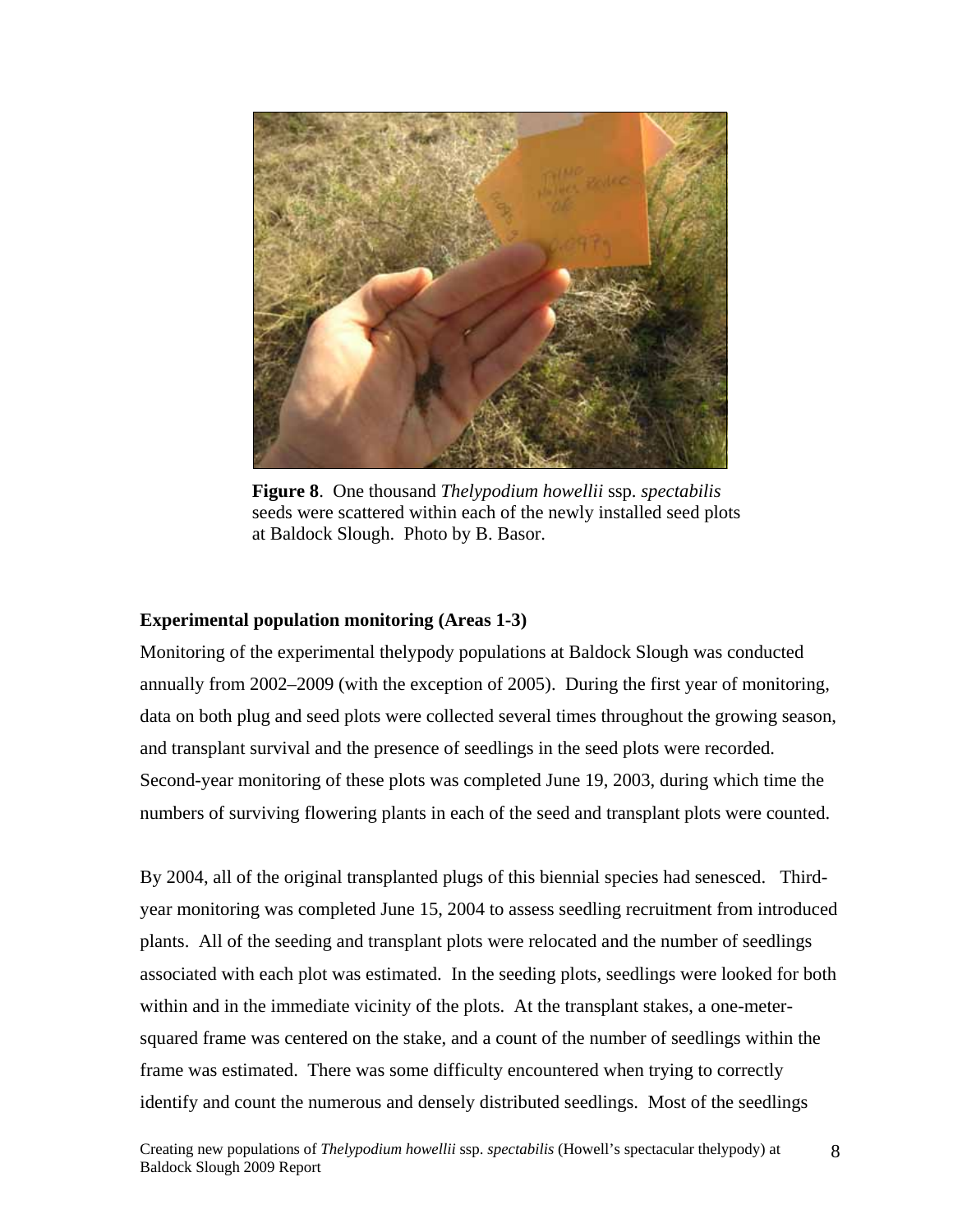were very small (1 cm tall) and other species' similar-looking seedlings were also present (Figure 9). Because of this, all plots were assigned one of the following classifications: actual count (for plots with <20 seedlings), <50 seedlings present, 51-100 seedlings present, and >100 seedlings present.



**Figure 9**. *Thelypodium howellii* ssp. *spectabilis* seedlings at Baldock Slough observed in June 2004. Photo by M. Carr.

By 2006, the boundaries of the introduced thelypody populations had expanded far beyond the original plots. Due to the large area of the population and the difficulty in locating and correctly identifying thelypody seedlings, only reproductive individuals were counted during the 2006-2009 monitoring visits (visits were made on June 20, June 21, June 19, and June 16 respectively). In all four years, flowering individuals located in Areas 1-3 (those recruited from plants or seeds originally outplanted in 2002) were flagged and counted (Figures 10 and 11). When possible, the plots with which the thelypody recruits were most likely associated were recorded. However, by 2008 most of the plot stakes were either missing or unreadable, and no such associations were possible. Therefore, in 2008 and 2009 no attempt was made to associate individual plants with the original plots.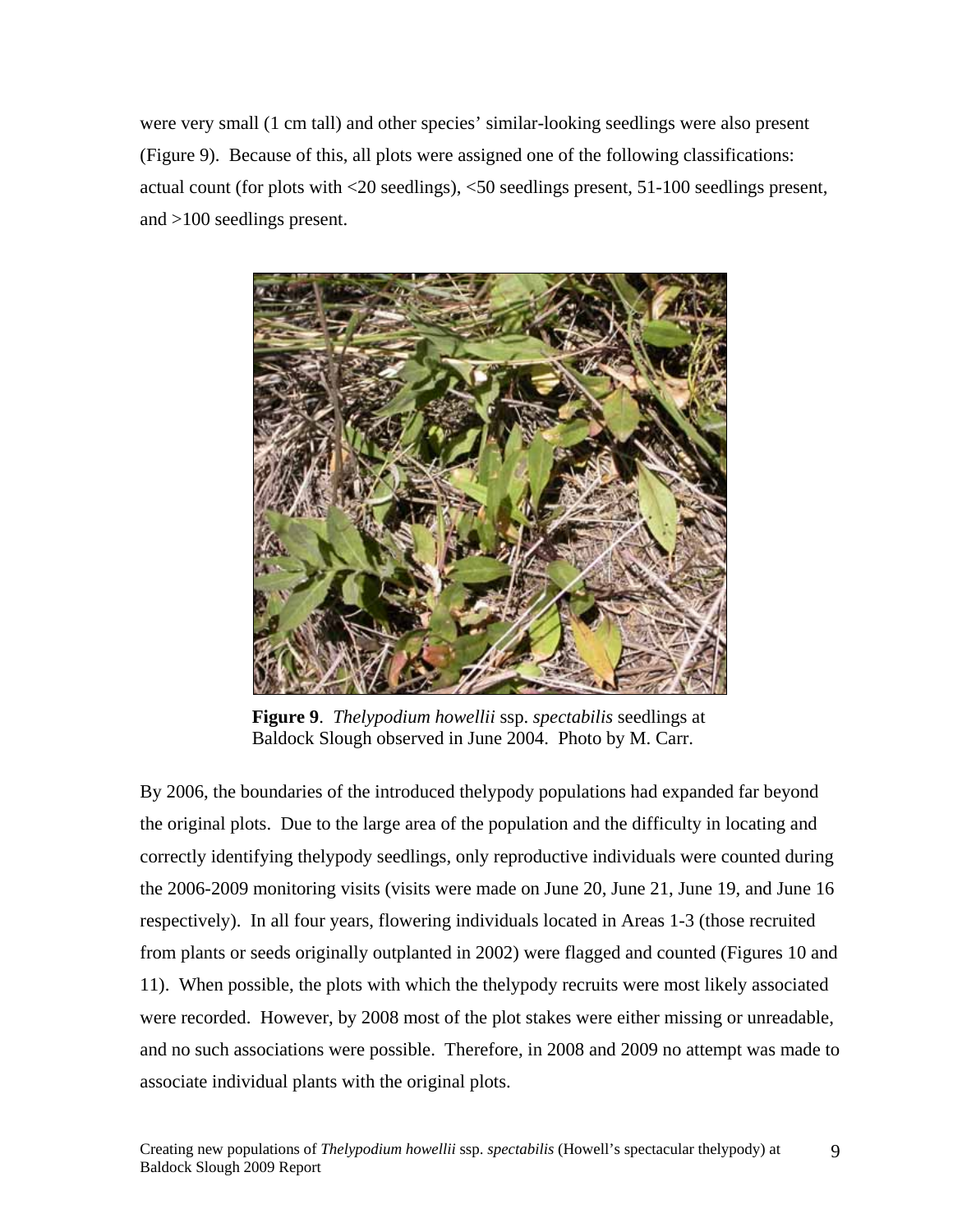

**Figure 10**. Oregon Department of Agriculture botanist Bob Meinke searches for *Thelypodium howellii* ssp. *spectabilis* plants at Baldock Slough. Photo by R. Currin.



**Figure 11**. Reproductive Howell's spectacular thelypody plants at Baldock Slough. Each flag represents one flowering individual. Photo by R. Currin.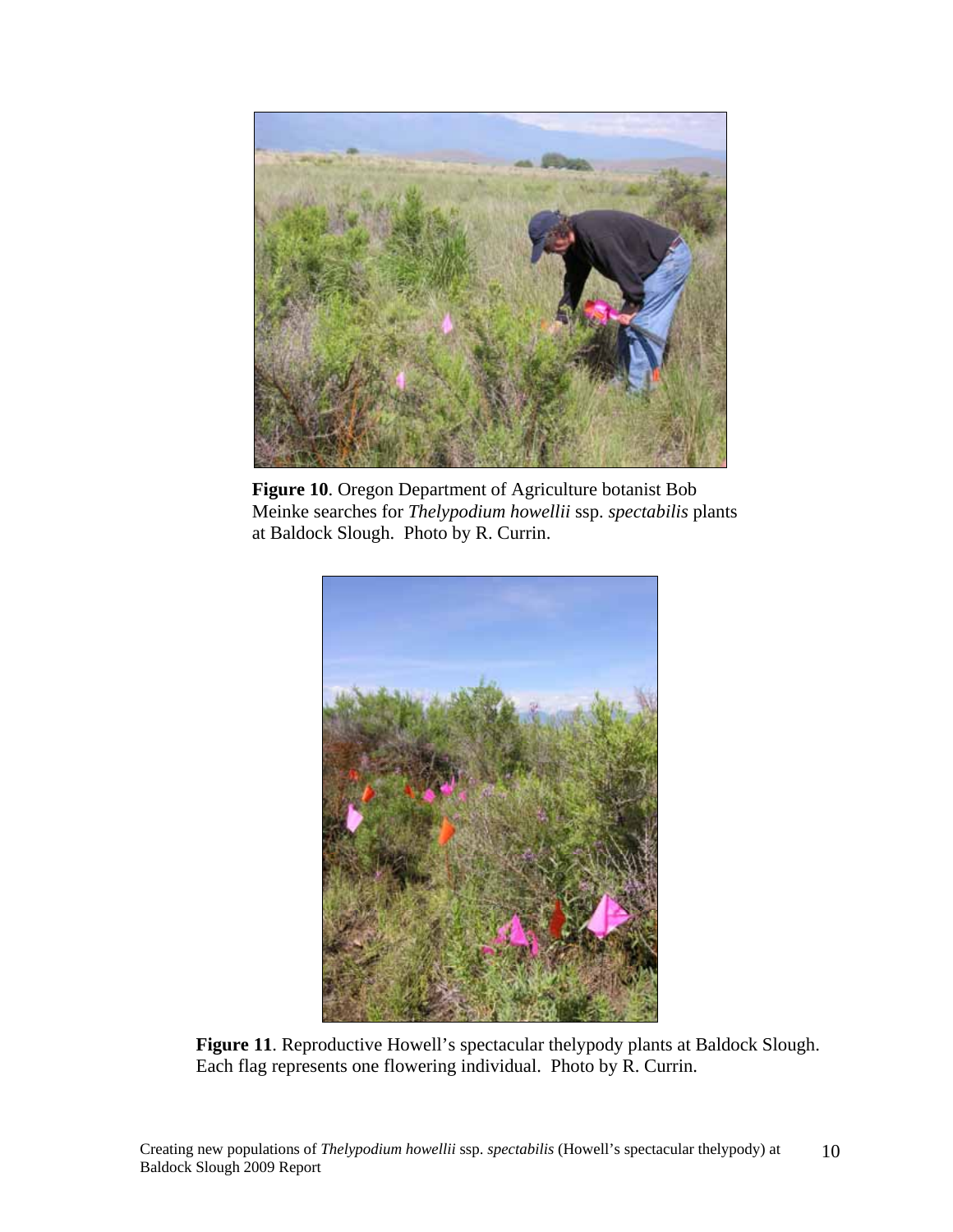## **Experimental population monitoring (Areas 4-7)**

Newly established transplant plots in Areas 4-7 were relocated and searched for surviving thelypody plants in the 2007-2009 monitoring trips (Figures 12 and 13). Observers recorded the presence or absence of all original transplants, as well as the reproductive status of survivors. Any thelypody plants found in the immediate vicinity of the seed plots were also recorded during the first two years.

By 2009, all of the original transplanted plugs planted in 2007 had senesced. Third-year monitoring in Areas 4-7 was completed June 16, 2009 to assess seedling recruitment from introduced plants. As has been previously noted, correctly identifying and counting numerous and densely distributed seedlings was challenging. Both seeding and transplant plots were relocated and the number of seedlings associated with each plot was estimated, using the same method used when monitoring Areas 1-3 in 2004 (see Experimental population monitoring [Areas 1-3] section above).



 **Figure 12**. Relocated *Thelypodium howellii* ssp. *spectabilis* seed plot in one of the newly outplanted areas at Baldock Slough. Photo by R. Currin.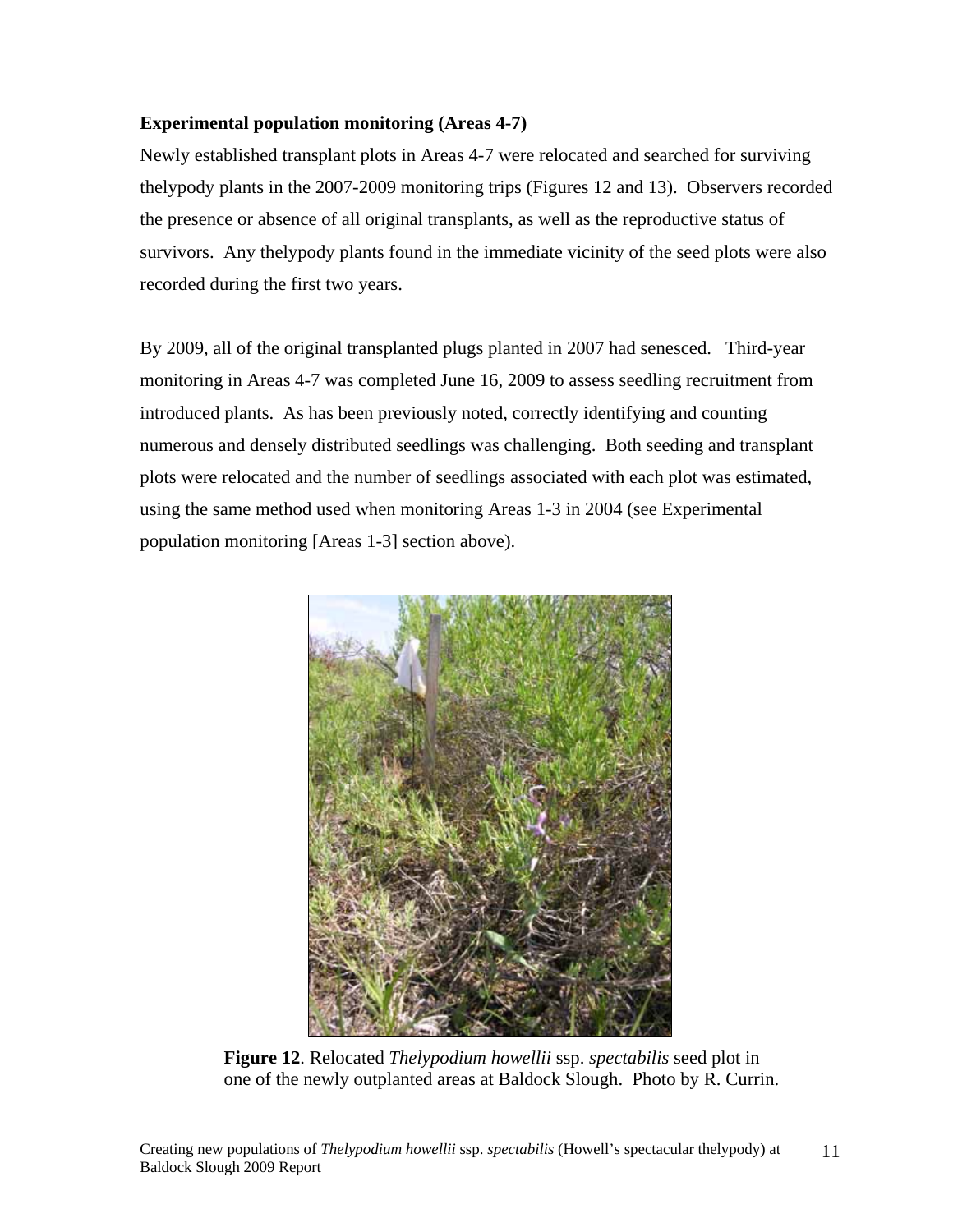

**Figure 13**. *Thelypodium howellii* ssp. *spectabilis* recruit in one of the newly outplanted areas at Baldock Slough. Photo by R. Currin.

## **RESULTS**

#### **Experimental population monitoring (Areas 1-3)**

Table 2 summarizes the numbers of plants observed within Areas 1-3 over the last seven years. In 2002 (the year that these populations were installed), a total of 88 plants were present in July. It was assumed that many of the original transplants had died back by the time monitoring occurred, since in 2003 the number of plants present had increased to 253. The plant counts in 2003 included flowering plants, rosettes (transplanted plugs that did not reproduce during the second growing season), and seedlings (located exclusively within the seed plots). In 2004, the large number of plants reported  $(2,055-3,500)$  reflected the high levels of seedling recruitment observed that year. A total of 1,028 plants were present in 2006. This number declined over the next two years, with 637 plants observed in 2007 and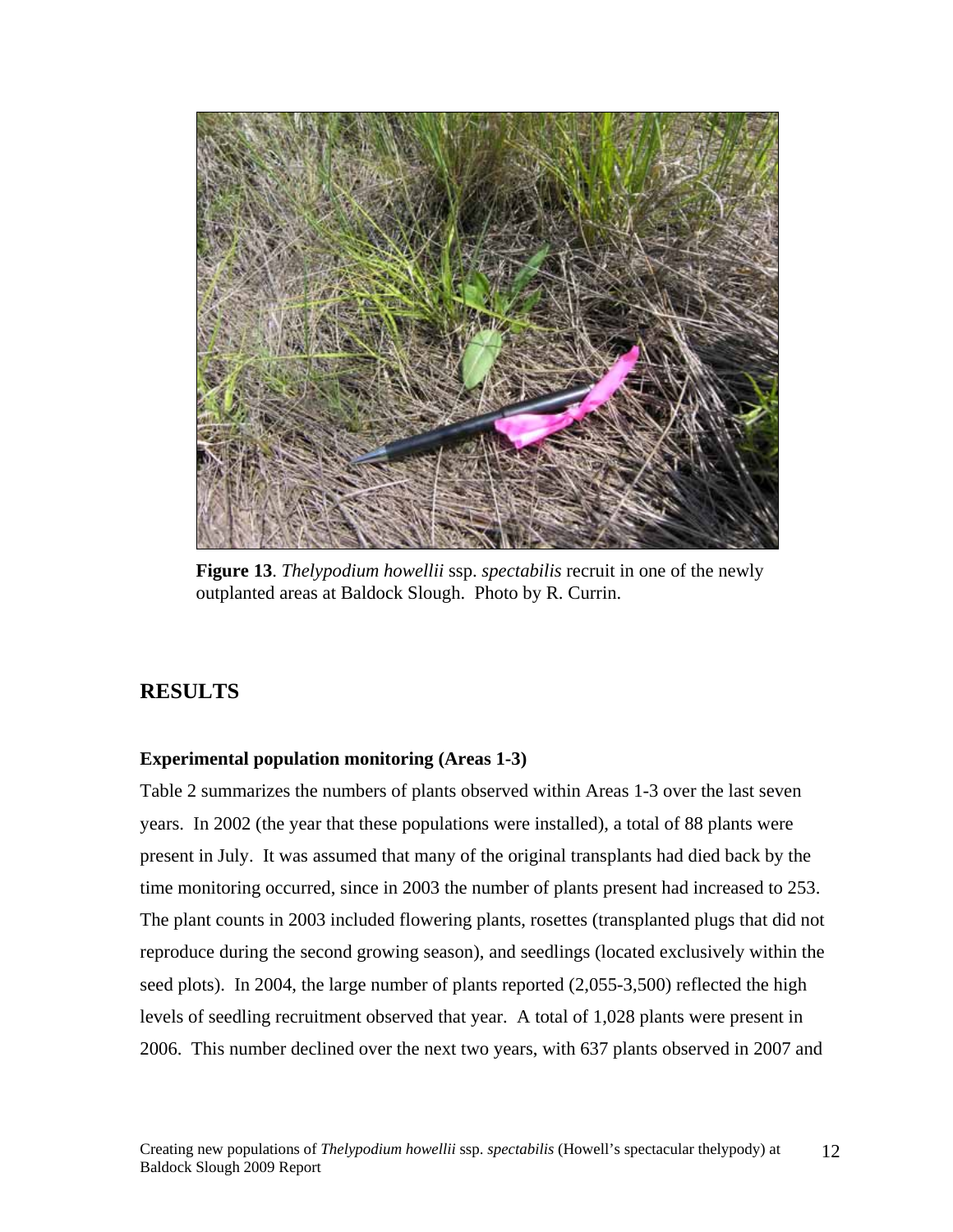415 plants observed in 2008, but increased in 2009 to 543. Only flowering plants were counted in 2006-2009 (Figure 14).

|       | $#$ plugs                                          | <b>Monitoring date</b>    |                            |                                                          |         |         |         |           |
|-------|----------------------------------------------------|---------------------------|----------------------------|----------------------------------------------------------|---------|---------|---------|-----------|
| Area  | installed/<br>seeds<br>directly<br>sown<br>in 2002 | 7/8/02<br>(all<br>plants) | 6/19/03<br>(all<br>plants) | 6/15/04<br><i>(estimated)</i><br># seedlings<br>$only*)$ | 6/20/06 | 6/21/07 | 6/19/08 | 6/16/09   |
| 1     | 160/<br>6,000                                      | 13                        | 58                         | 530-1,000                                                | 299     | 116     | 50      | $2**$     |
| 2     | 160/<br>6,000                                      | 18                        | 71                         | 375-600                                                  | 84      | 273     | 55      | 335       |
| 3     | 200/<br>6,000                                      | 57                        | 124                        | $1,150-$<br>1,900                                        | 645     | 248     | 310     | 208       |
| Total | 520/<br>18,000                                     | 88                        | 253                        | $2,055-$<br>3,500                                        | 1,028   | 637     | 415     | $543+***$ |

**Table 2**. Number of *Thelypodium howellii* ssp. *spectabilis* individuals present in Areas 1-3 at Baldock Slough from 2002-2009 (plants/seeds originally introduced in April of 2002).

*\*The estimated number of seedlings present in 2004 was calculated in the following manner: Where less than 20 seedlings were present in a plot, all seedlings were counted in that plot. Otherwise, the number of seedlings/plot was classified as <50, 51-100, or >100. To get the ranges listed in the table above, a maximum and minimum number of seedlings were established for each plot. For plots classified as <50 seedlings, the minimum was 20 and the maximum was 50. For plots classified as 51-100 seedlings, the minimum was 51 and the maximum was 100. For plots classified as >100 seedlings, the minimum was 100 and the maximum was conservatively (and arbitrarily) selected to be 150.* 

*\*\*Difficult to identify seedlings in Area 1 in 2009. Recommend further monitoring to confirm species.*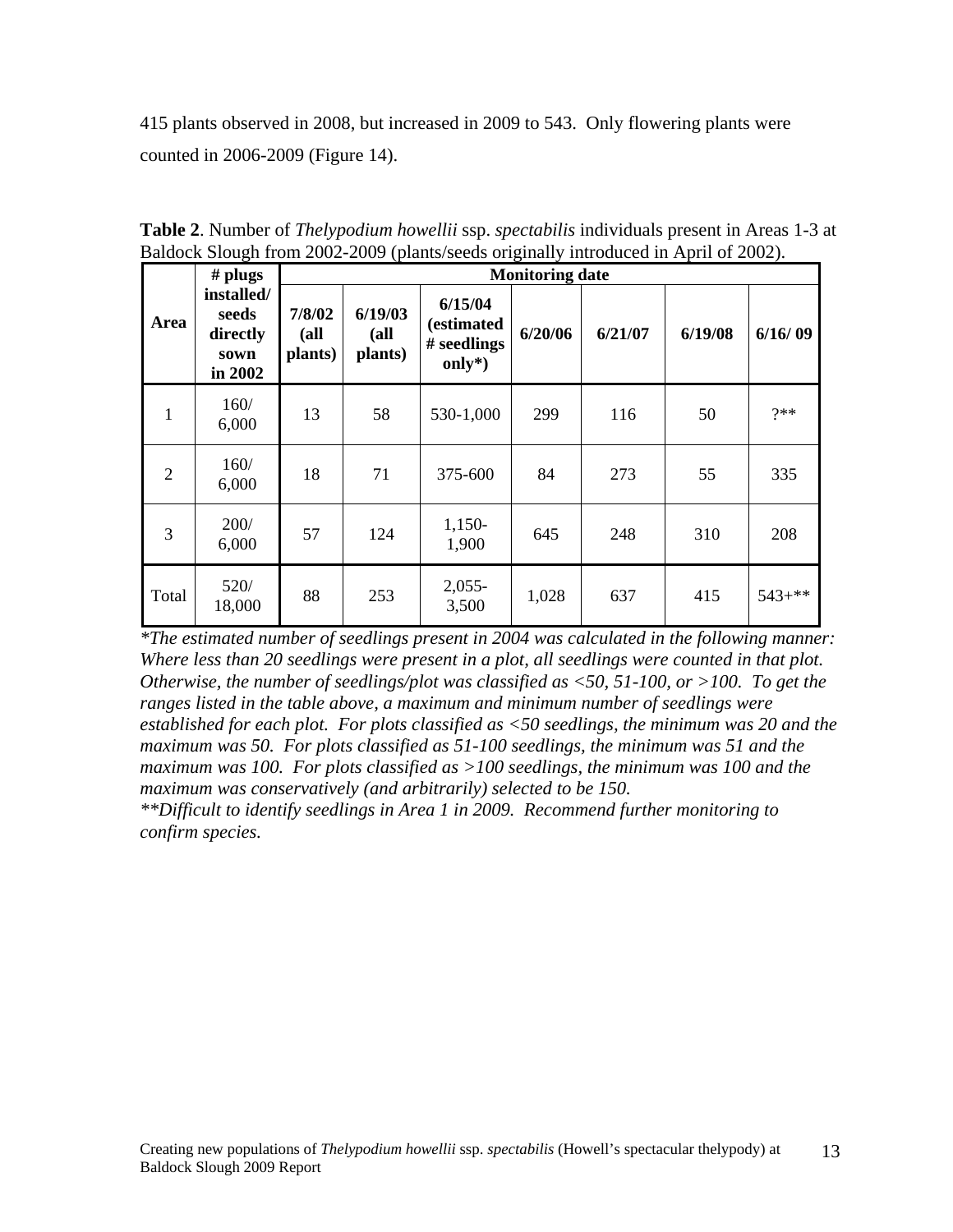

 **Figure 14**. Number of *Thelypodium howellii* ssp. *spectabilis* plants present at Baldock Slough in Areas 1-3 from 2002 – 2009. All plants (seedlings, rosettes, and reproductive plants) were counted in 2002 and 2003. The large plant counts in 2004 reflect the fact that many seedlings were present (this graph shows the minimum estimates of seedling numbers for that year). In 2006-2009 only reproductive plants were counted.

#### **Experimental population monitoring (Areas 4-7)**

Transplant and seed plots were installed in Areas 4-7 in April of 2007. First-year monitoring occurred in June of that same year. At that time, 67 (36%) of the original transplants were visible and appeared to be alive in Area 4, 72 (42%) transplants were present in Area 5, 28 (14%) transplants were present in Area 6, and 51 (28%) transplants were present in Area 7 (Table 3; Figure 15). All surviving transplants were still vegetative in 2007. No seedlings were observed in any of the seed plots during the first growing season after direct sowing.

In June of 2008, all Area 4-7 transplant and seed plots were monitored again. Monitoring results for this year are summarized in Table 3. In Area 4 there were 108 reproductive individuals (59% of the original transplants) in the transplant plots. No thelypody plants were observed in the seed plots. Area 5 transplant plots contained 85 surviving plants (84 reproductive and one vegetative; 49% of the original transplants; Figure 15). Eighteen seedlings were observed in Area 5's seed plots. In Area 6, only two (1%) of the transplants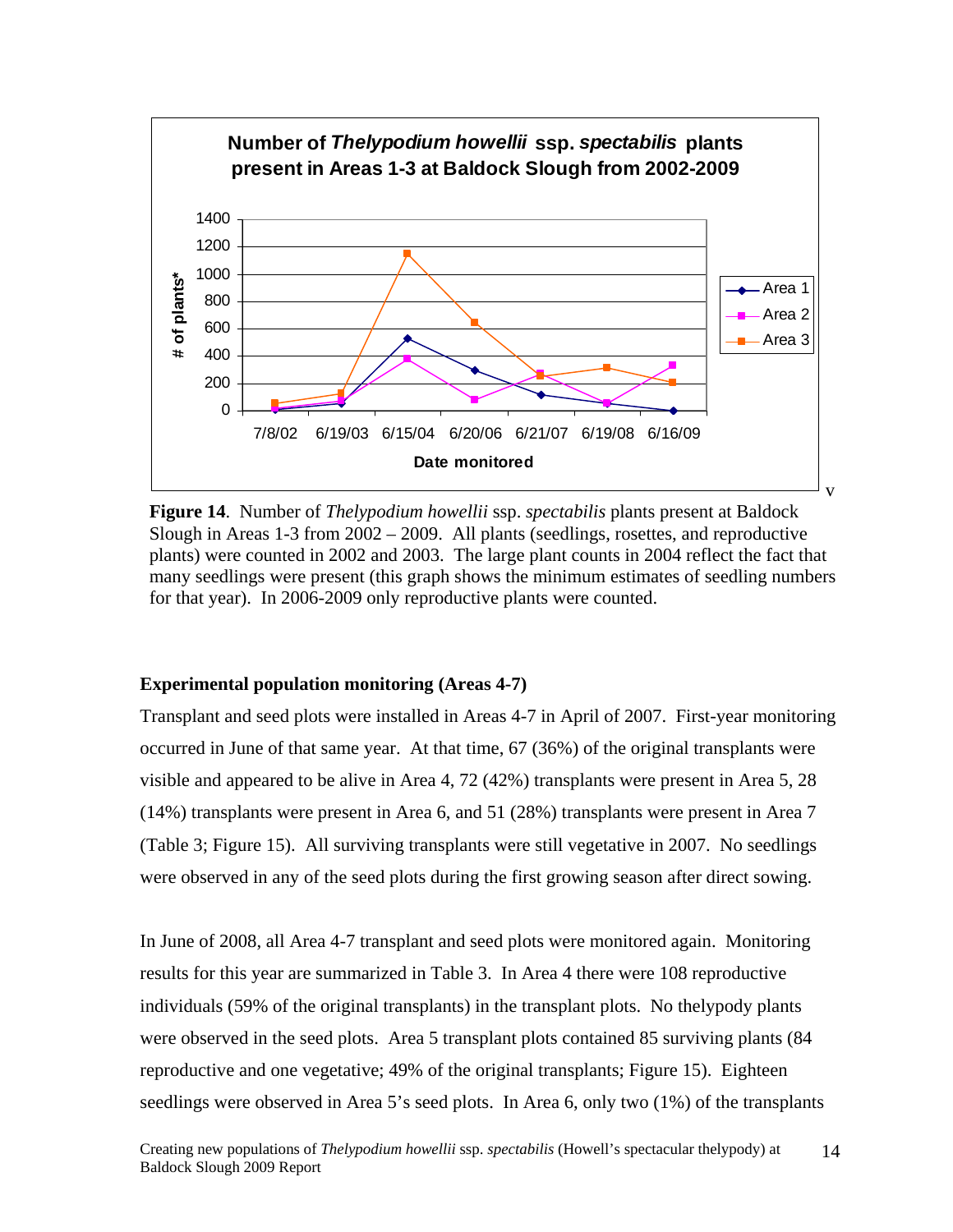survived to reproduce in 2008. However, many seedlings were observed in several of this area's seed plots. In Area 7, 11 transplants (6% of those originally planted) reproduced in 2008, and one seedling was present in this area's seed plots.

The new populations were last monitored in 2009. In Area 4 there were 31 vegetative plants, presumably recruits from seeds produced by the original transplants. There were no plants found in the seed plots. Area 5 had the most successful recruitment in 2009; there were an estimated minimum of 542 vegetative plants in vicinity of the transplant plots. Most of these were seedlings, although there were some rosettes present as well. The Area 5 seed plots contained four plants, three vegetative and one reproductive. In Area 6, there were no plants present in the transplant plots. However, there were 53 plants present in the seed plots, with all but six vegetative. No thelypody plants were located in Area 7 in either the transplant or seed plots in 2009.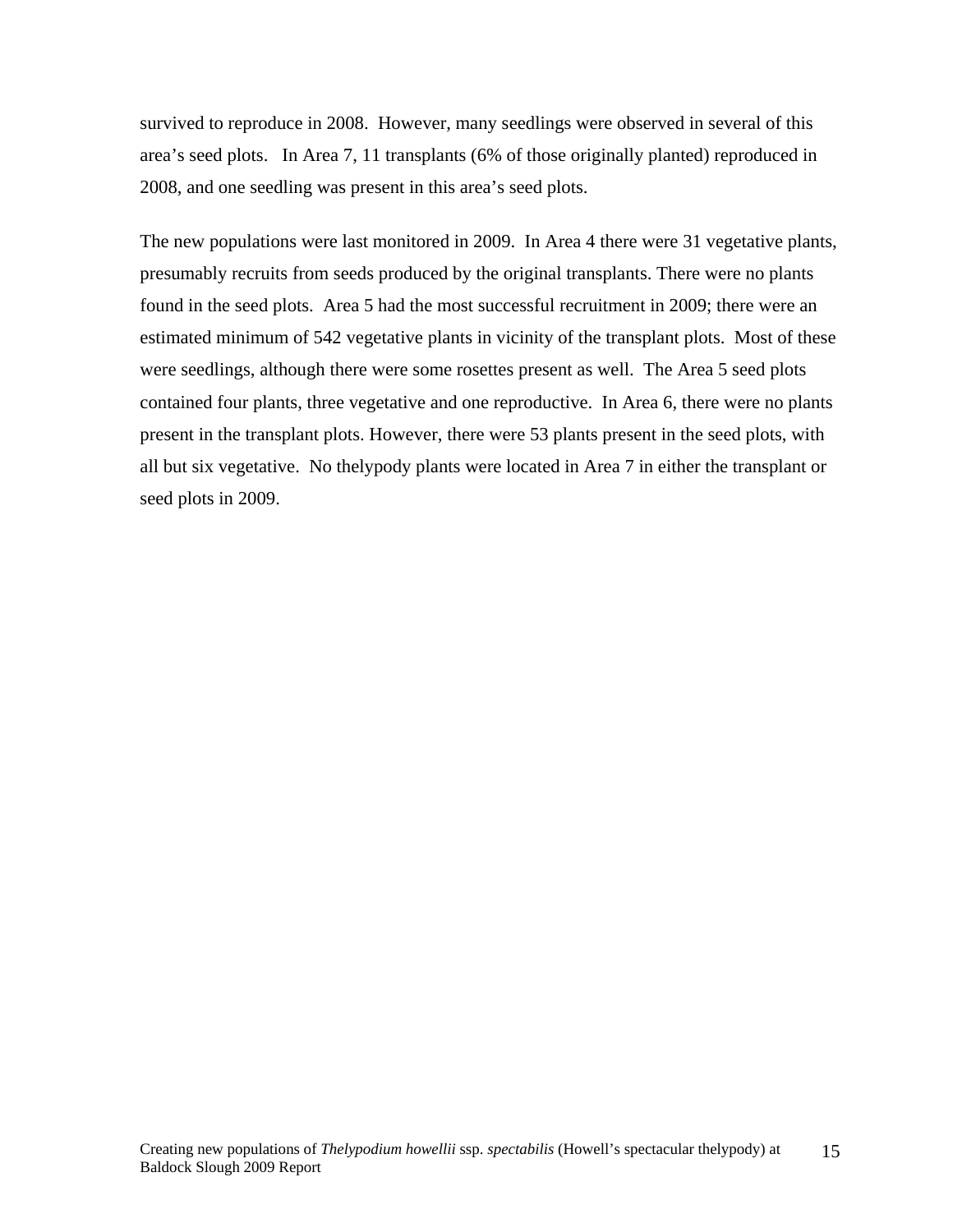| ັ              |            | # Installed | <b>Monitoring date</b> |                           |                  |  |
|----------------|------------|-------------|------------------------|---------------------------|------------------|--|
| Area           | Plot type  | in 2007     | 6/21/07                | 6/19/08                   | 6/16/09          |  |
|                | Transplant | 184         | 67                     | 108                       | 31               |  |
| $\overline{4}$ | Seed       | 7,000       | $\boldsymbol{0}$       | $\boldsymbol{0}$          | $\boldsymbol{0}$ |  |
|                | Total      |             | 67                     | 108                       | 31               |  |
|                | Transplant | 172         | 72                     | 85                        | 542*             |  |
| 5              | Seed       | 7,500       | $\boldsymbol{0}$       | 18                        | $\overline{4}$   |  |
|                | Total      |             | 72                     | 103                       | 546*             |  |
|                | Transplant | 200         | 28                     | $\overline{2}$            | $\boldsymbol{0}$ |  |
| 6              | Seed       | 8,000       | $\boldsymbol{0}$       | many<br>seedlings**       | 53               |  |
|                | Total      |             | 28                     | $2 +$ many<br>seedlings   | 53               |  |
|                | Transplant | 184         | 51                     | 11                        | $\boldsymbol{0}$ |  |
| $\overline{7}$ | Seed       | 7,000       | $\boldsymbol{0}$       | $\mathbf{1}$              | $\boldsymbol{0}$ |  |
|                | Total      |             | 51                     | 12                        | $\boldsymbol{0}$ |  |
|                | Transplant | 740         | 218                    | 206                       | 573              |  |
| Total          | Seed       | 29,500      | $\boldsymbol{0}$       | $19 +$ many<br>seedlings  | 57               |  |
|                | Total      |             | 218                    | $225 +$ many<br>seedlings | 630              |  |

**Table 3**. Number of *Thelypodium howellii* ssp. *spectabilis* individuals present at Baldock Slough in Areas 4-7 (established in April of 2007) in 2007, 2008 and 2009.

*\*Area 5 2009 counts are estimates of the minimum number of seedlings present. \*\* Difficult to correctly identify and count the numerous and densely distributed seedlings in some seed plots. Most of the seedlings were very small (1 cm tall) and other species' similarlooking seedlings were also present.*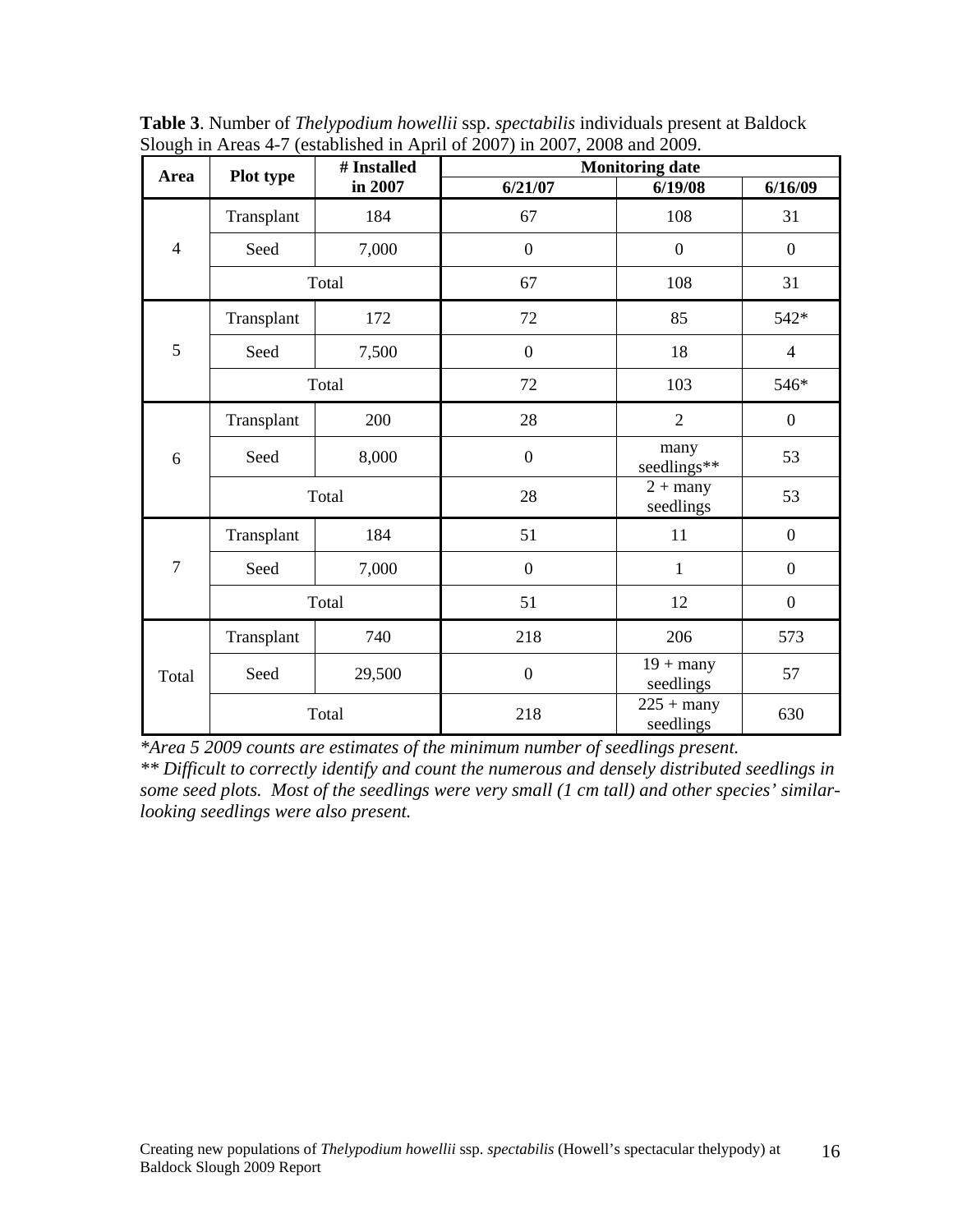

 **Figure 15**. Number of *Thelypodium howellii* ssp. *spectabilis* plants present in transplant plots at Baldock Slough in Areas 4-7. 2007 survivors were all vegetative. By 2008, all but one survivor were reproductive. By 2009 the counts reflect recruitment from seed either directly sown in 2007 or produced by 2007 transplants; the majority of the 2009 recruits were vegetative, although 7 reproductive individuals were found.

## **DISCUSSION AND CONCLUSION**

Seven years after introduction, the three original experimental *Thelypodium howellii* ssp. *spectabilis* populations (Areas 1-3) continue to persist. A total of 543 flowering individuals were found in these three areas in 2009, a slight increase from the 415 flowering individuals located in 2008. However, the distribution of plants across the three areas shifted this year, with Area 2 having the largest number of individuals (335 flowering plants), a six-fold increase from the number found at this site the previous year (55 flowering plants). This is the most plants found within this area to date.

The thelypody population of in Area 1 continued to decline in 2009, with a disappointing zero flowering plants found at the time of monitoring (although there were many unidentifiable seedlings, some of which quite possibly could be *Thelypodium howellii* ssp. *spectabilis*). This is after only 50 flowering individuals were found in 2008. It is difficult to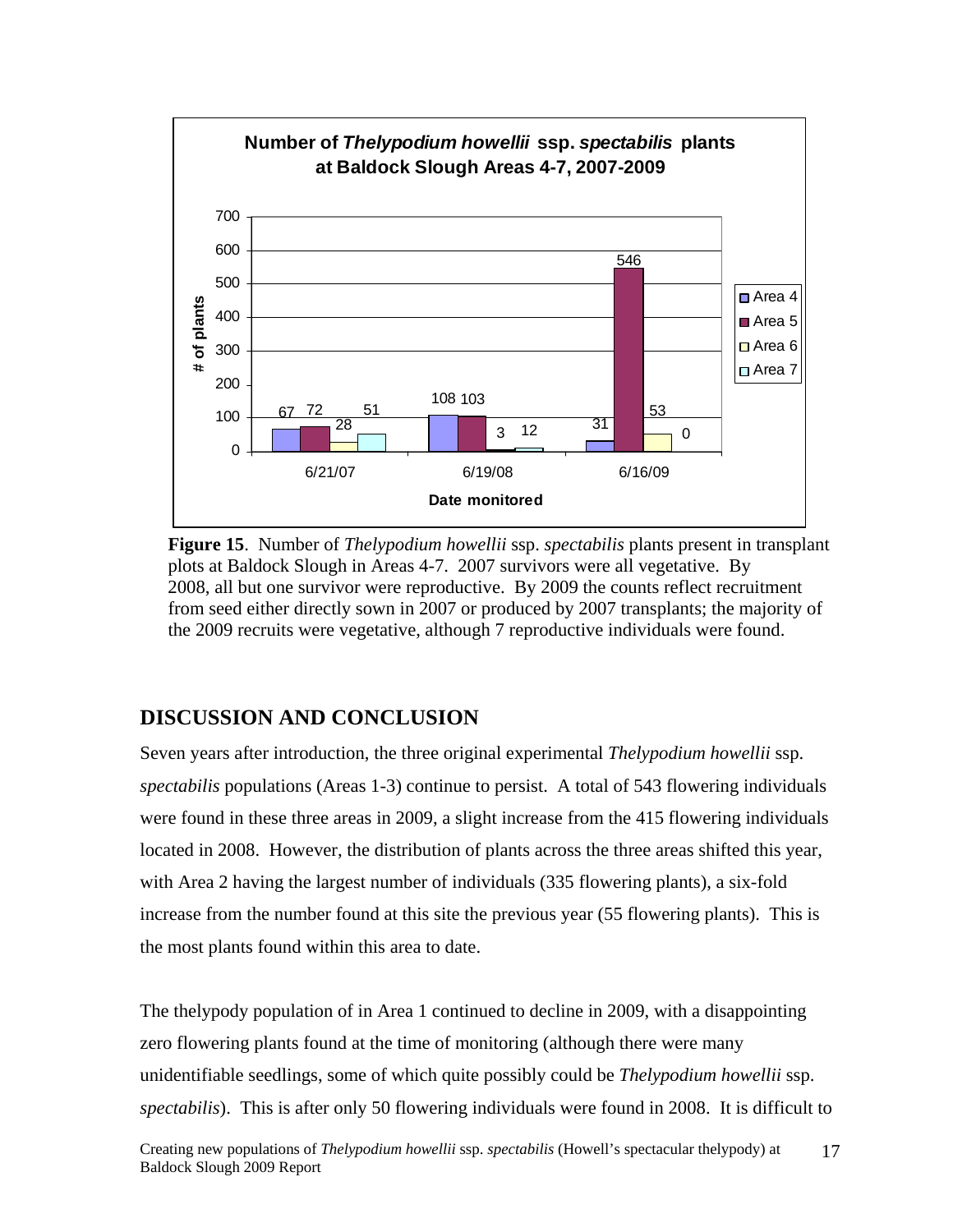identify the cause of the decline in Area 1, as environmental conditions appear similar to those of previous years. Future monitoring will be needed to determine if this reduction in flowering plants reflects a cyclical dip in population numbers, or a permanent decline.

Population size in Area 3 has also declined, with this site containing 208 flowering individuals in 2009 (as opposed to 310 in 2008 and 248 in 2007). Although population numbers in the last three years are down from those of 2006 (when over 600 flowering individuals were found) this area appears to be slightly more consistent in maintaining larger numbers of plants. The overall decline since 2006 could be at least partially attributed to a continuing infestation of whitetop (*Lepidium draba*) in this area (Figure 16).



**Figure 16**. One lone *Thelypodium howellii* ssp. *spectabilis* individual is growing amidst a sea of the non-native weed whitetop (*Lepidium draba*). This invasive species continues to be a concern at Baldock Slough. Photo by R. Currin.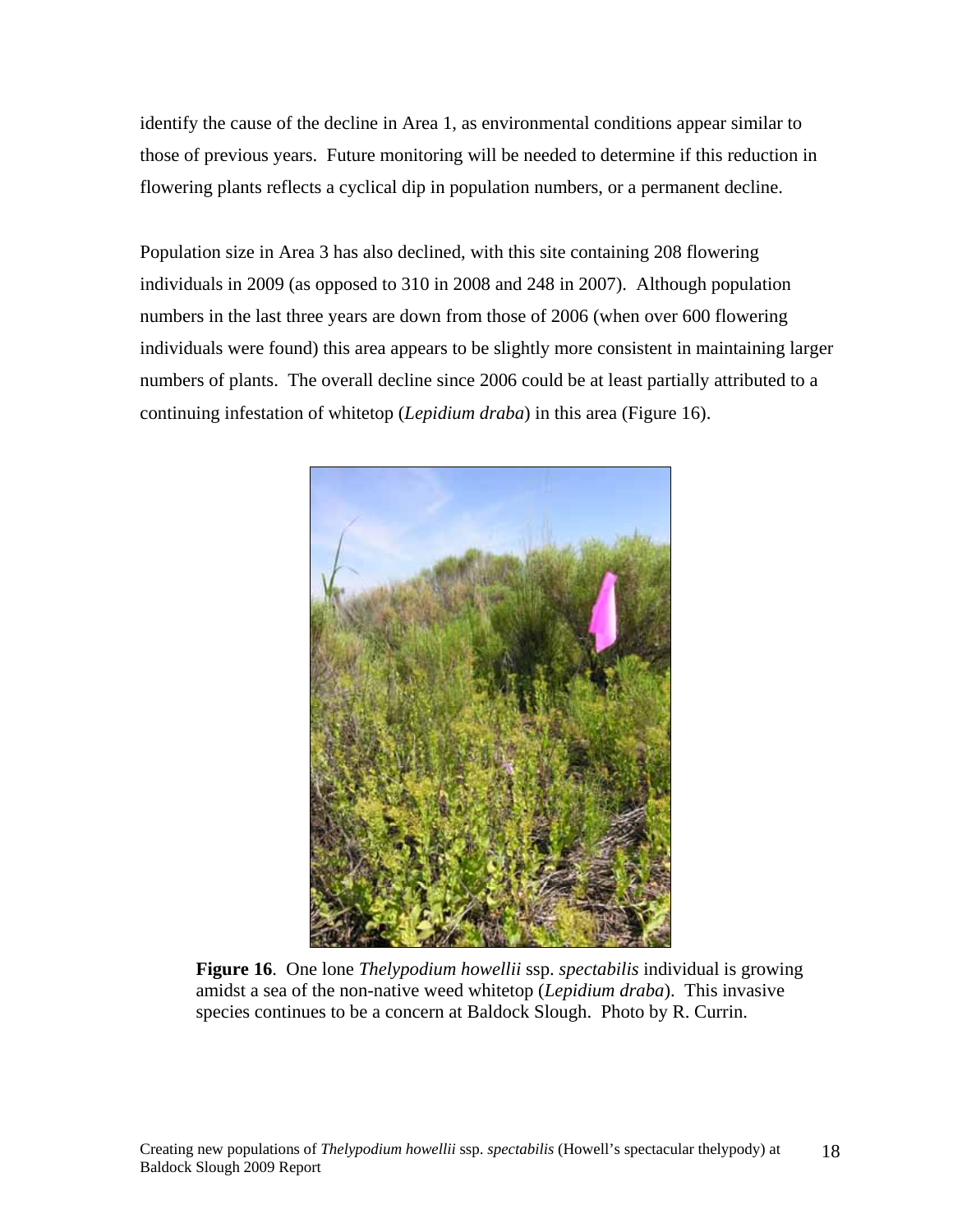Once again, it is too early to determine if these results indicate a long-term trend. All sites will require additional monitoring of both the thelypody and any non-native species that might compete with it.

By 2009, original transplants installed in Areas 4-7 in 2007 had senesced. In these more recently established populations, Area 5 had by far the highest number of seedlings recruited from seeds that were either directly sown in 2007 or produced by transplants in 2008. An estimated 543 vegetative plants were observed at this site. The vast majority of them were observed in the transplant plots; only three vegetative thelypody plants were found in the seed plots. However, one reproductive individual was observed in an Area 5 seed plot as well – presumably this individual came from a seed that was sown in 2007, but did not germinate until 2008. Area 5 had the second highest transplant survival and reproduction rate in 2008, so it is not surprising that it performed well in 2009. This area is located in habitat that had been restored to native vegetation in the last several years, and although it is too early to declare success at this site, it appears to have excellent potential for the establishment of a new *Thelypodium howellii* ssp. *spectabilis* population.

Area 4 also had a large number of transplants survive and reproduce in 2008. However, only 31 vegetative recruits were observed at this site in 2009. Like Area 5, this site resides in an area that has been recently restored to native vegetation. Further monitoring and an assessment of environmental variables might be necessary to determine the cause of the difference in recruitment between Areas 4 and 5.

No thelypody individuals of any sort (vegetative or reproductive) were observed in Area 6 transplant plots in 2009. As this site only had 1% of its original transplants survive and reproduce in 2008, these results are not altogether unexpected. However, there were 53 individuals located in the Area 6 seed plots. Forty-six of these were vegetative, showing that Howell's specatular thelypody seeds can remain viable for at least two years after being sown. The other six plants had bolted and were in flower at the time of monitoring, and assumed to be last year's vegetative recruits that survived to reproduce the second year after sowing. Unlike Areas 4 and 5, Area 6 is located in relatively intact native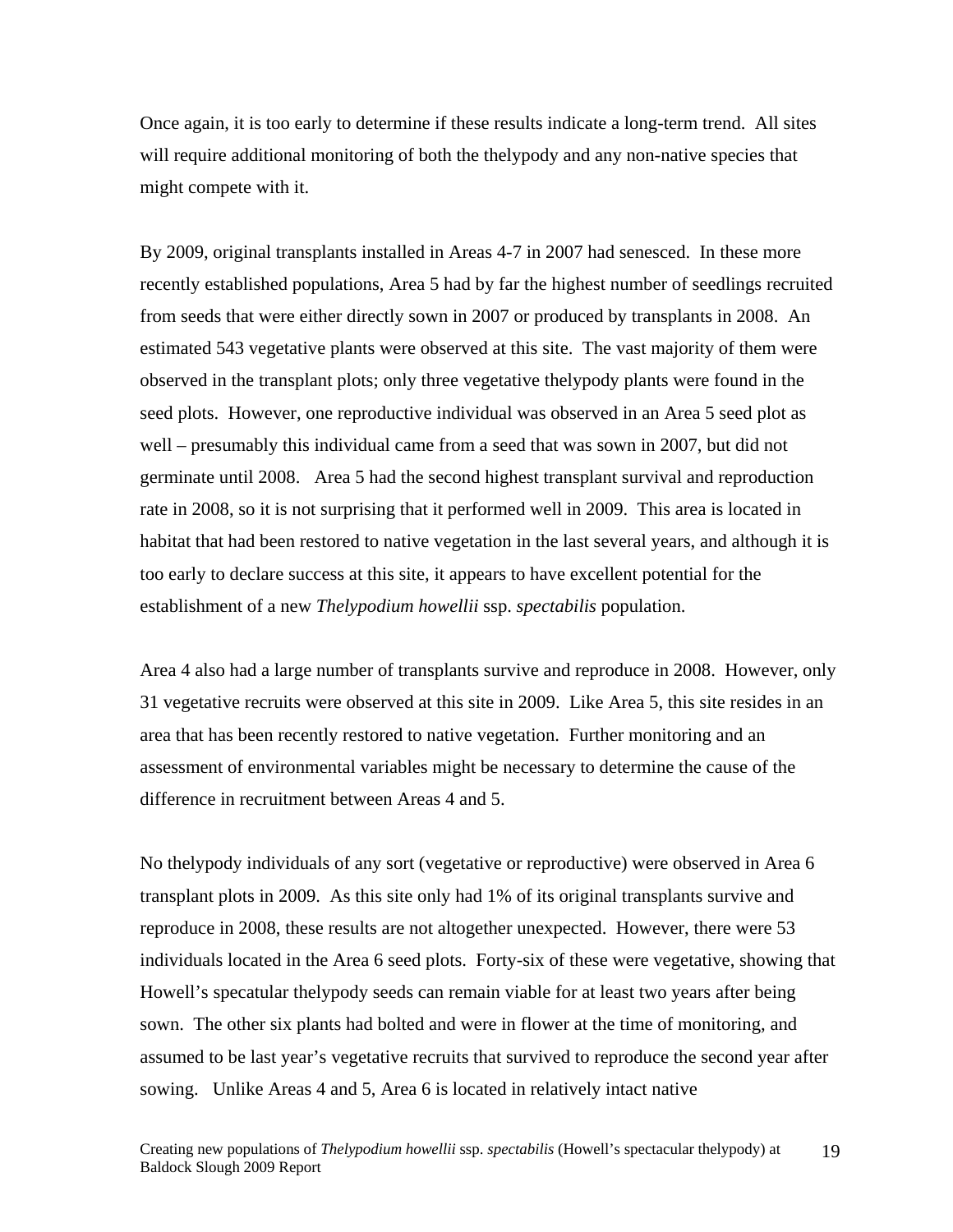greasewood/saltgrass habitat. The soil appears to be drier and more alkaline in this area (there is a large *Distichlis spicata* salt flat nearby), as compared to that of Area 4 or Area 5.

In spite of the fact that 6% of the original transplants in Area 7 survived to reproduce in 2008, no thelypody plants (vegetative or reproductive) were observed in any of this site's plots in 2009. Like Area 6, this site is located in greasewood/saltgrass habitat. However, there appears to be more of a problem with non-native invasives (especially *Lepidium* spp.) in this area, which may account for the lack of recruitment observed.

In spite of the fact that direct seeding might be considered the more favorable method to use in thelypody introductions (seeds being easy and inexpensive to collect and sow on the ground, and plugs of a biennial only serving to produce and disperse seeds), the higher than anticipated final survival rate of the plugs and the poor initial results of most of the seed plots lead to the conclusion that introduction attempts should include both plugs and direct sowing of seed. The results of ongoing monitoring efforts demonstrate that thelypody recruitment occurs in both seed and plug plots. However, the initial three study sites (Areas 1-3) contained many more transplant plug plots than seed plots, limiting the ability to reach definitive conclusions from these percentages. Additional monitoring of the Baldock Slough introduction sites (especially in Areas 4-7, which contain 7-8 seed plots each) will provide more information regarding the effectiveness of seeds versus plugs in establishing and augmenting thelypody populations. Further monitoring would also yield additional insight regarding the impact of the whitetop infestation in the cultivated plots on *T. howellii* ssp. *spectabilis* plants.

Once again, although the ongoing persistence of thelypody in Areas 1-3 and initial survival of many of the transplants in Areas 4-7 are encouraging, the true measure of success of an introduction project is long-term recruitment, which can only be established by monitoring the introduction sites over an extended period of time.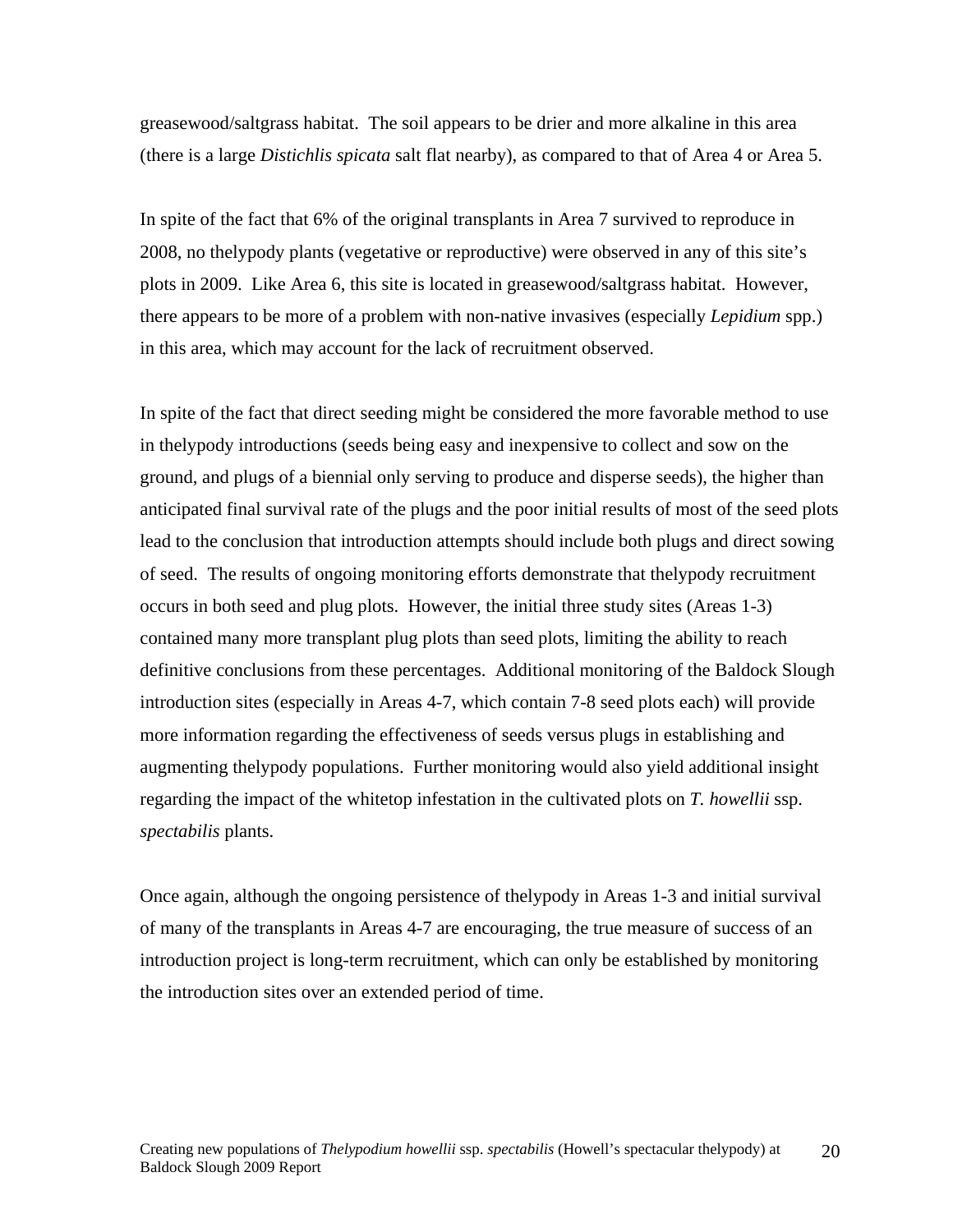## **SUMMARY**

- Reintroduction/augmentation of *Thelypodium howellii* ssp. *spectabilis* into suitable sites at Baldock Slough has the potential for success. Initial results are encouraging, and further monitoring of these sites is needed to determine the ultimate fate of these populations.
- In 2009, a total of 543 flowering thelypody plants were present in Areas 1-3 (installed in 2002). This represents a slight increase after two years of decline for these populations (415 plants were present in 2008, 637 in 2007, and 1,028 in 2008). A certain amount of fluctuation in population numbers is expected, due to the fact that this species is a biennial, and seedling recruitment and establishment appears to be sensitive to weather conditions. However, in at least one area the invasion of a non-native weed (whitetop) is a growing concern, and may be impacting the longer-term ability of these new populations to become sustainable.
- Three out of four of the most recently established populations (Areas 4-7, outplanted in 2007) showed recruitment in 2009, both in transplant plots (from seed produced by 2007 transplants) and in directly-sown seed plots (sown in 2007). These early recruitment data confirm previous conclusions that both greenhouse grown plugs and site-sown seeds are suitable propagules for reintroduction and augmentation efforts (Currin et al. 2007).
- In Areas 1-3, planting into cultivated sites increased success of seeds and plugs in the first year, but cultivation ultimately contributed to site degradation by the invasion of exotic weeds. Long-term thelypody recruitment should be monitored to gauge the effectiveness of all sites, including cultivated sites. Planning for the ongoing treatment of weed infestations is essential when cultivation is included in transplant protocols.
- In Areas 4-7, initial results indicate that planting into sites that have been restored (cleared of non-native species, planted with native species, and controlled for weeds) increased the success of the transplants in the first two years. However, it is possible that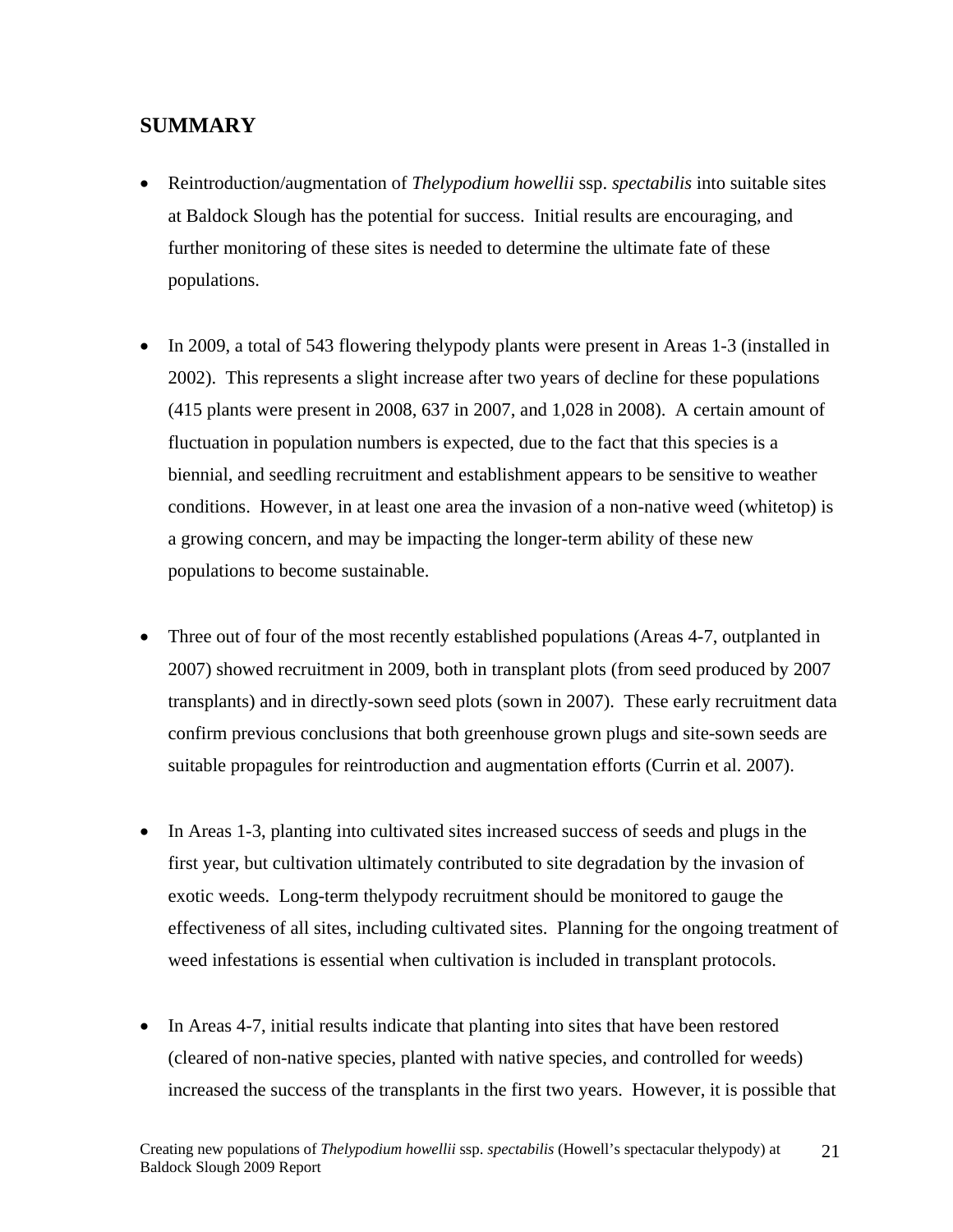the lower rates of success within the non-treated areas (dominated by native greasewood and saltgrass) are due to a difference in other environmental factors (such as the alkaline content of the soil or hydrology). Seed plots in one of the non-restored areas appeared to initially outperform those in restored areas.

## **RECOMMENDATIONS**

- Locate additional sites for future reintroduction efforts, especially in the portions of Howell's spectacular thelypody range that do not currently contain a viable population on lands that are protected and managed for thelypody. New populations should be installed on administratively protected lands. Reintroduction projects should be limited to sites without livestock grazing, or grazing should be managed to minimize habitat disturbance (i.e. increased weeds) and avoid damage to transplants and plot markers. *(Recovery Tasks 1.5, 2)*
- Continue to utilize information from reintroduction efforts to further refine protocols to promote success of future reintroduction projects. Information on cultivation techniques, site suitability and the benefit of nurse shrubs, propagule selection, the necessity of weed control, pre-planting site preparation, and outplanting methods should be incorporated into protocols for reintroduction of this species. *(Recovery Task 3.3)*
- Use protocols developed from previous studies to implement reintroduction and augmentation projects. Once a series of sites within the historic range of the taxon are selected and protected, planting sites should be prepared, and populations should be created by transplanting greenhouse-grown plants in combination with site-sown seed. Plans for weed control and annual monitoring should be instigated at the time of transplanting. *(Recovery Task 3.3)*
- Continue annual monitoring of all introduction sites to determine the ultimate feasibility of reintroduction/augmentation projects for *Thelypodium howellii* ssp. *spectabilis*. Because this taxon is biennial, and there are concerns about the overall decline in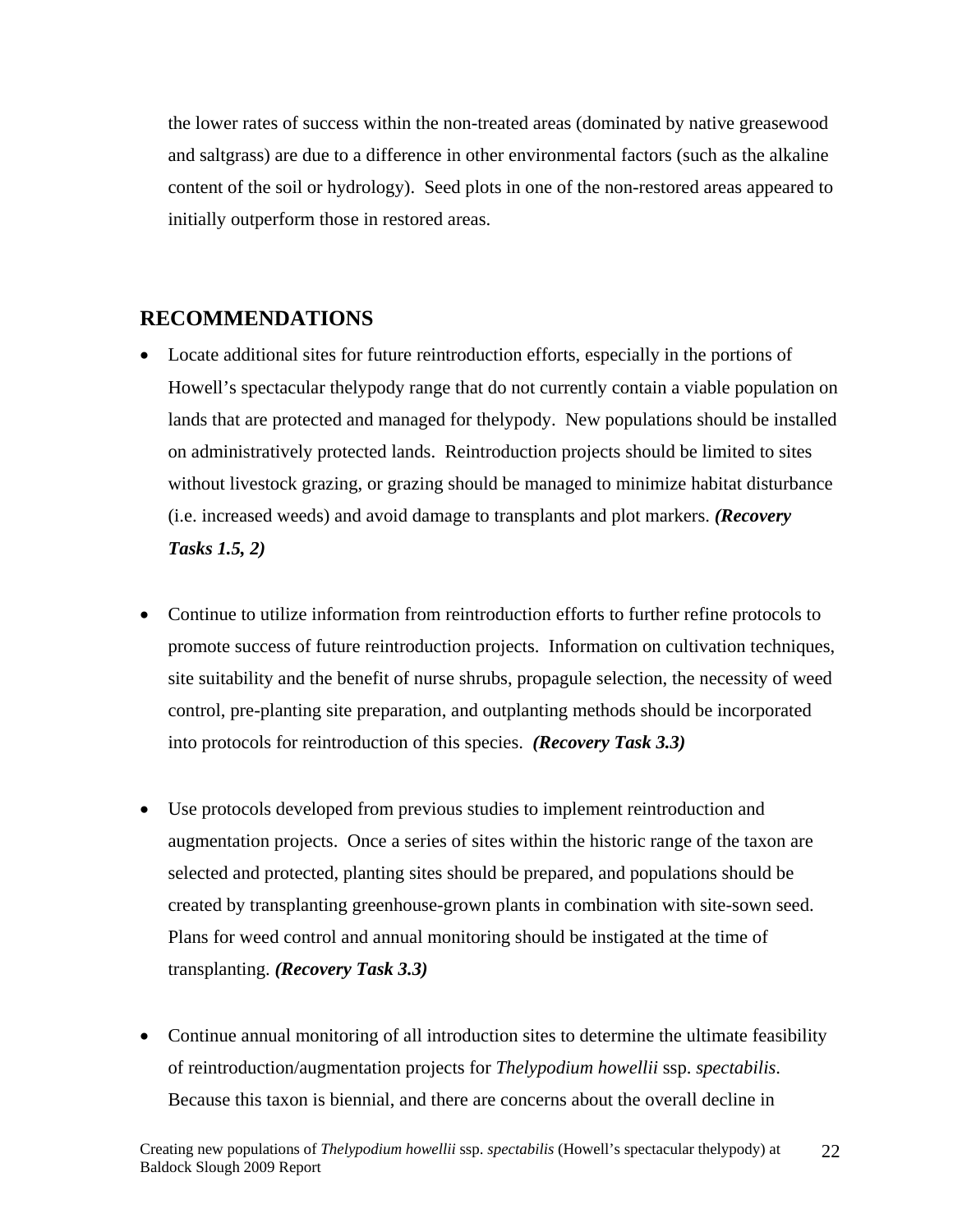population numbers in Areas 1-3, several more years of data are required to confidently evaluate the ability of reintroduced populations to become self-sustaining and contribute to recovery of the species. *(Recovery Task 3.2)*

- Continue annual monitoring of vegetation transects to evaluate community composition changes at the Haines Rodeo mitigation site (see Currin et al. 2007 for more discussion on previous monitoring efforts). Data from these transects are essential components of an adaptive management plan to control non-native species in this high-quality site. In addition, this site should be extensively surveyed at least once a year for noxious weeds. Because this mitigation site still supports many native alkali prairie species, as well as a large thelypody population, priority should be given to maintaining the integrity of this site as an important seed source for future thelypody reintroduction and augmentation projects and a resource for identifying the key habitat requirements of *Thelypodium howellii* ssp. *spectabilis*. *(Recovery Tasks 1, 1.6.3)*
- Develop and implement an updated monitoring plan for the Haines Rodeo mitigation site population of *Thelypodium howellii* ssp. *spectabilis*. (GPS cluster population monitoring, the method used in 2000 and 2003, is extremely labor intensive and yields imprecise population estimates. See Widener and Associates 2002 and Currin et al. 2004 for a description of the GPS cluster population monitoring methodology.) Because this site is one of only two administratively protected populations in existence, it is crucial that the status of this population is monitored regularly, and that results are incorporated into the adaptive management plan for the site. *(Recovery Task 4)*
- Develop and implement a monitoring plan for the Miles Easement population of *Thelypodium howellii* ssp. *spectabilis*. The Miles Easement site contains the second of only two administratively protected thelypody populations. The continued protection and management of this property for thelypody is crucial to preventing additional decline (and encouraging recovery) of this species. This population has not been monitored since 2001, and the results of that monitoring were insufficient to provide baseline population estimates (Widener and Associates 2002). *(Recovery Task 4)*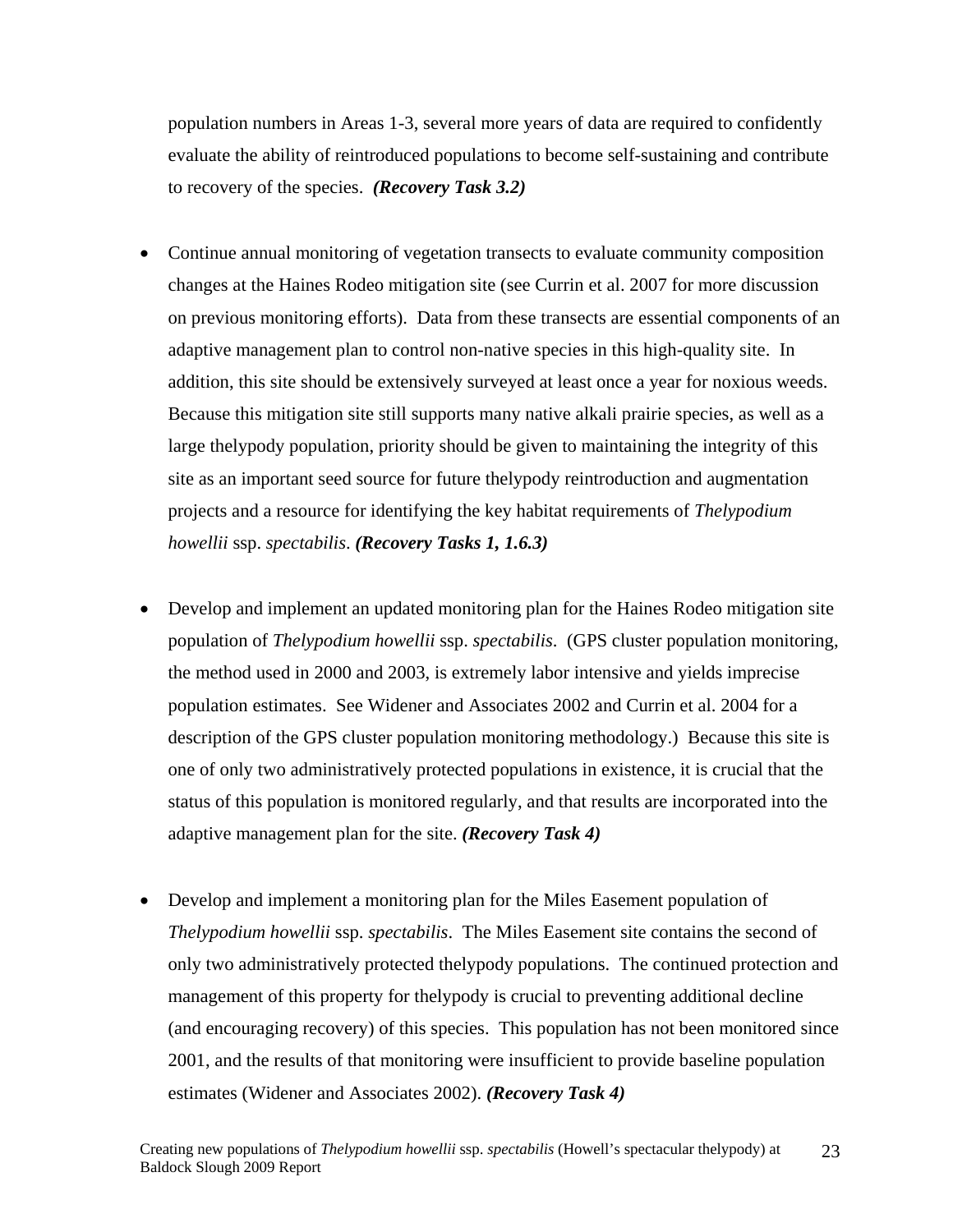• Use Haines Rodeo mitigation site vegetative transect data when characterizing habitat preferred by *Thelypodium howellii* ssp. *spectabilis* in order to assist in the selection of suitable reintroduction sites. *(Recovery Task 1.4)*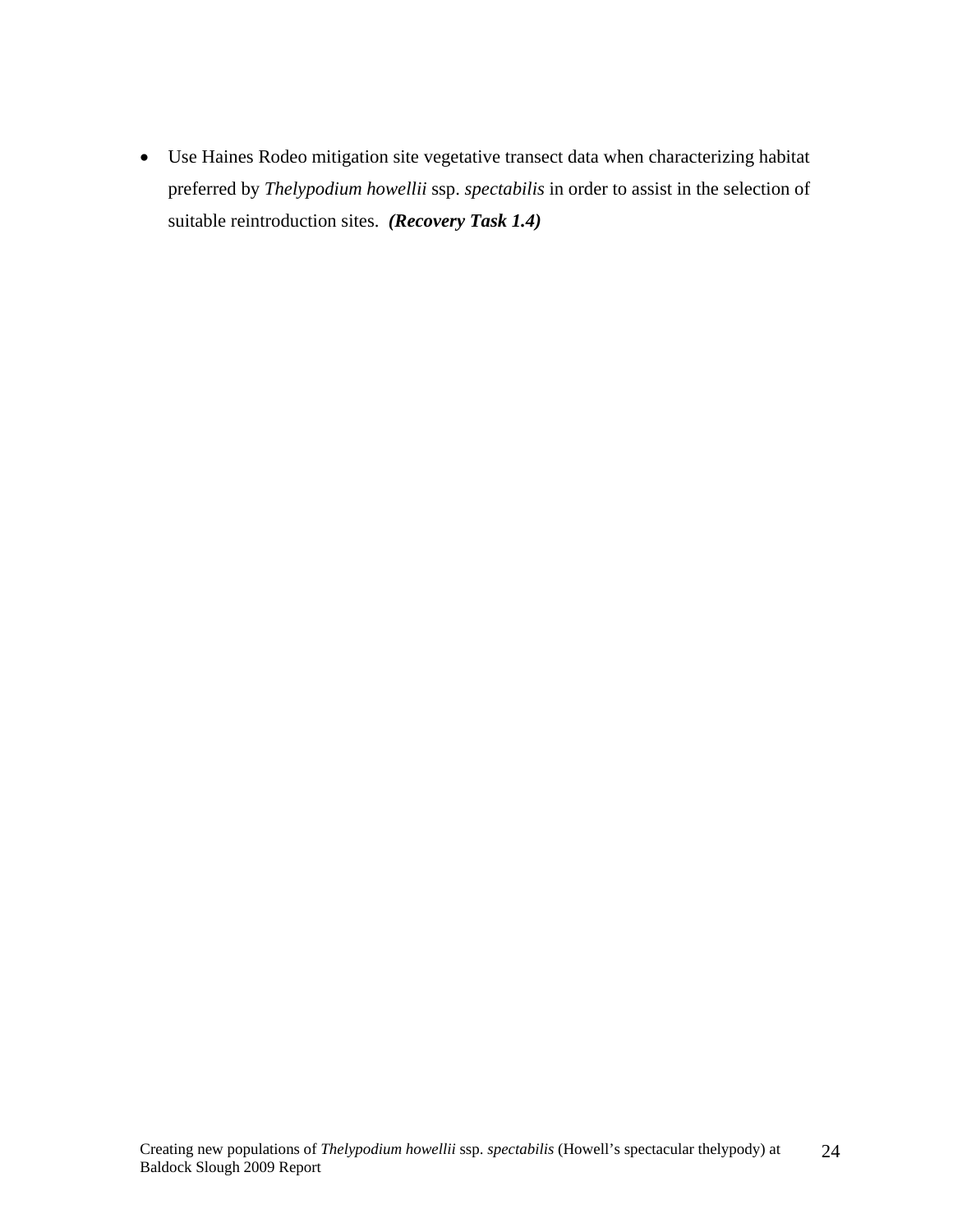## **LITERATURE CITED**

Berry Botanic Garden. 2001. Collecting seeds for genetic conservation. Unpublished protocol for Berry Botanic Garden and partners. Portland, Oregon.

Carr, M., S. Gisler and R. Meinke. 2003. *Thelypodium howellii* ssp.*spectabilis* (Howell's spectacular thelypody) 2003 progress report. Unpublished report prepared for U.S. Fish and Wildlife Service, Portland, Oregon. Prepared by Oregon Department of Agriculture, Salem, Oregon.

Currin, R., M. Carr and R. Meinke. 2008. Creating new populations of Thelypodium howellii ssp. spectabilis (Howell's spectacular thelypody): Baldock Slough introductions. Unpublished report prepared for the U.S. Fish and Wildlife Service, Region 1, Portland, Oregon. Oregon Department of Agriculture, Salem, Oregon.

Currin, R., M. Carr and R. Meinke. 2007. Recovery work for the threatened mustard Howell's spectacular thelypody (Thelypodium howellii ssp. spectabilis): summary of 2006 field work. Unpublished report prepared for the U.S. Fish and Wildlife Service, LaGrande Field Office, Oregon. Oregon Department of Agriculture, Salem, Oregon.

Gisler, S. 2002. Experimental introductions of the threatened species, Howell's spectacular thelypody (*Thelypodium howellii* ssp. *spectabilis*). Unpublished report prepared for U.S. Fish and Wildlife Service, Portland, Oregon. Prepared by Oregon Department of Agriculture, Salem, Oregon.

U.S. Fish and Wildlife Service. 2002. Recovery plan for Howell's spectacular thelypody *(Thelypodium howellii* ssp. *spectabili*s). U.S. Fish and Wildlife Service, Portland, Oregon.

Widener & Associates. 2002. Management plan: Haines Thelypody Mitigation Site southeast of Haines, Baker County.